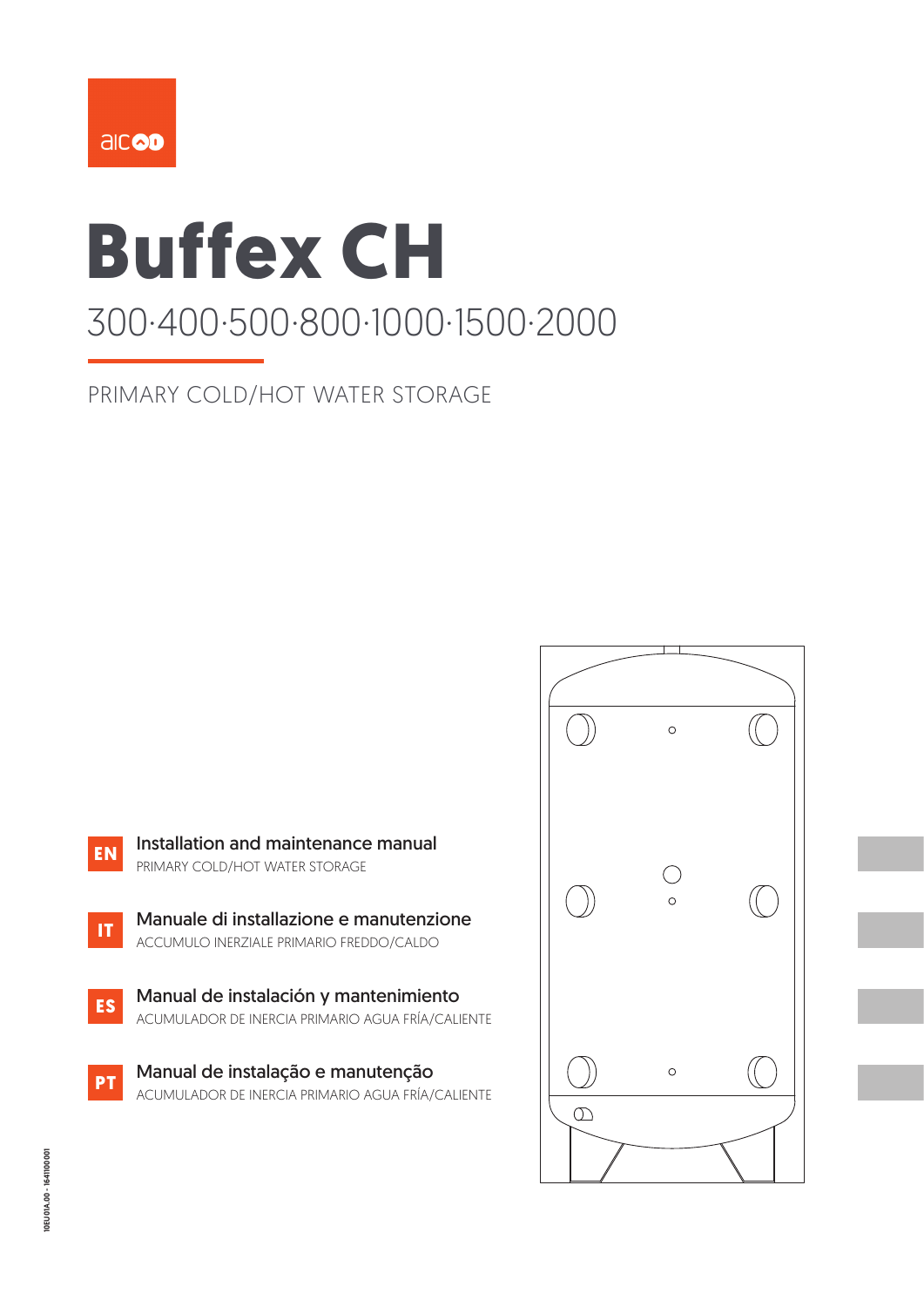The tanks are produced according to the basic EEC Directives 2014/68/UE (P.E.D.) for pressure equipment as per article 4.3.

# Product description

- » Buffer tank for primary cooling/heating water.
- » Carbon steel body.
- » High temperature storage: up to 95 °C.
- » Ideal for heating solutions combining heat pumps or hybrid systems.
- » Vapor barrier insulation in rigid polyurethane injected for Buffex CH models from 300 to 500, in a 20 mm thick armaflex removable mattress with an additional 80 mm thick polyester insulating mattress for Buffex CH models from 800 to 2000.
- » Various additional connections are available to suit all installation requirements.
- » Equipped with 3 connections for temperature probe drywells Ø 1/2".
- » Additional connection Ø 1" ½ (models from 300 to 500) or Ø 2" (models from 800 to 2000) for insertion of an electric heater (optional).
- » 7 models from 277 to 2.013 litres capacity.

## Directive Parameters 2009/125/CE - Reg. UE 2017-1369-EN 12897

|                         |     | <b>BCH</b><br>300 | <b>BCH</b><br>400 | <b>BCH</b><br>500 | <b>BCH</b><br>800 | <b>BCH</b><br>1000 | <b>BCH</b><br>1500 | <b>BCH</b><br>2000 |
|-------------------------|-----|-------------------|-------------------|-------------------|-------------------|--------------------|--------------------|--------------------|
| Total capacity          |     | 277               | 390               | 473               | 732               | 855                | .420               | 2,013              |
| Standing heat loss      | W   | 82                | 105               | 114               | 131               | 143                | 167                | 190                |
| Specific dispersion     | W/K | 1.82              | 2.33              | 2.53              | 2.91              | 3.18               | 3.71               | 4.22               |
| Energy efficiency class |     | C.                |                   |                   |                   | C                  |                    |                    |

**EN**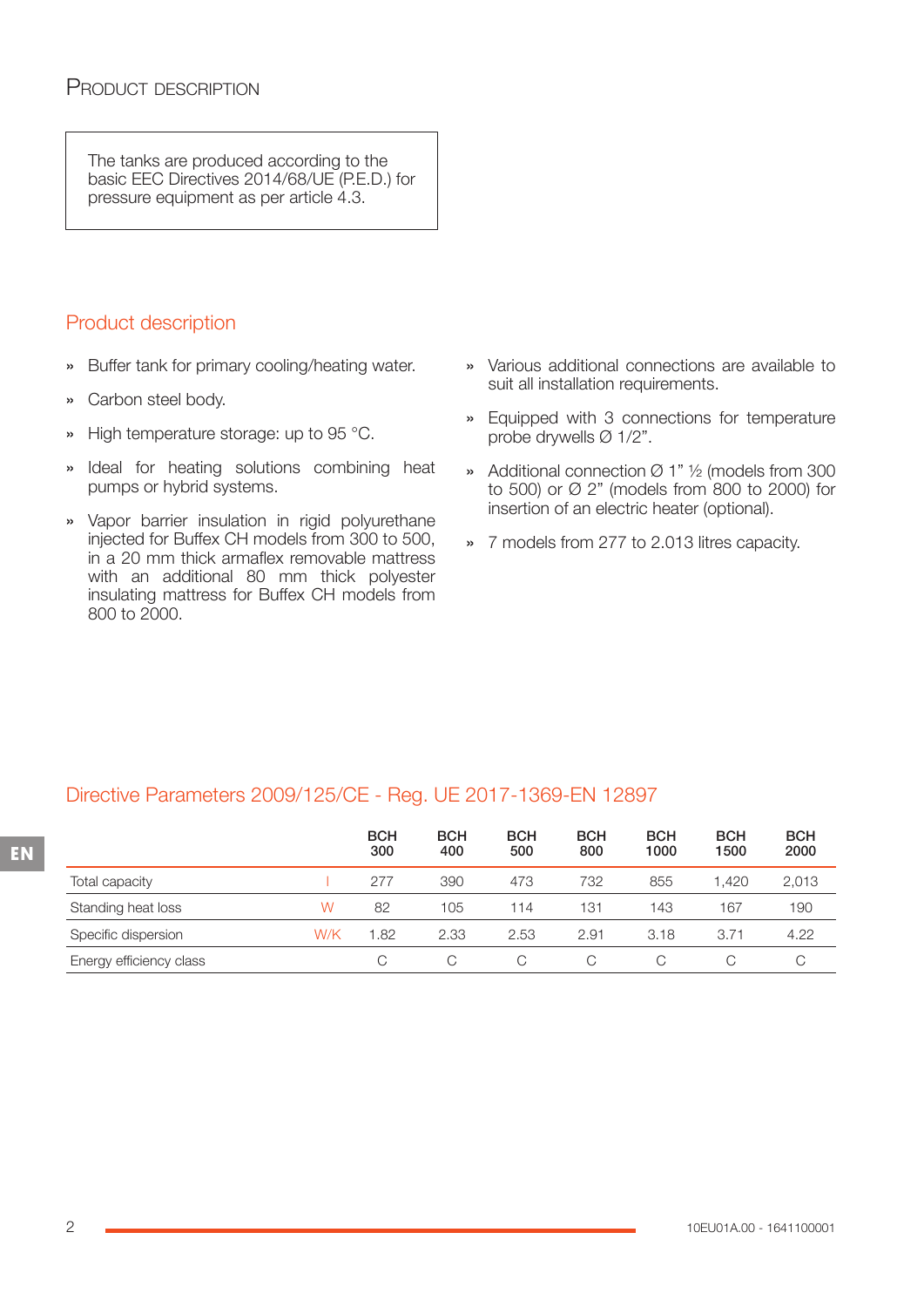

| <b>BCH</b> | BCH | <b>BCH</b> | <b>BCH</b> |  |
|------------|-----|------------|------------|--|

| <b>Technical data</b>          |                        | <b>BCH</b><br>300  | <b>BCH</b><br>400    | <b>BCH</b><br>500    | <b>BCH</b><br>800  | <b>BCH</b><br>1000 | <b>BCH</b><br>1500 | <b>BCH</b><br>2000 |
|--------------------------------|------------------------|--------------------|----------------------|----------------------|--------------------|--------------------|--------------------|--------------------|
| Max operating temperature      | $\rm ^{\circ}C$        | 95                 | 95                   | 95                   | 95                 | 95                 | 95                 | 95                 |
| Max heating operating pressure | bar                    | 6                  | 6                    | 6                    | 6                  | 6                  | 6                  | 6                  |
| Energy efficiency class        |                        | C                  | C                    | C                    | C                  | C                  | C                  | C                  |
| Connector type                 |                        |                    |                      |                      |                    |                    |                    |                    |
| Air vent                       | (1)                    | $1"$ $\frac{1}{4}$ | $1"$ $\frac{1}{4}$   | $1"$ $\frac{1}{4}$   | $1"$ $\frac{1}{4}$ | $1"$ $\frac{1}{4}$ | $1"$ $\frac{1}{4}$ | $1"$ ¼             |
| Boiler inlet                   | $\left 2\right\rangle$ | 2"                 | $2"$ 1/ <sub>2</sub> | $2"$ 1/ <sub>2</sub> | 3"                 | 3"                 | 4"                 | 4"                 |
| Heating inlet                  | $\left(3\right)$       | 2"                 | $2"$ 1/ <sub>2</sub> | $2"$ 1/ <sub>2</sub> | 3"                 | 3"                 | 4"                 | 4"                 |
| Boiler/Heating outlet          | $\overline{4}$         | 2"                 | $2"$ 1/ <sub>2</sub> | $2"$ 1/ <sub>2</sub> | 3"                 | 3"                 | 4"                 | 4"                 |
| Electric heater                | (5)                    | $1"$ $\frac{1}{2}$ | $1"$ ½               | $1"$ ½               | 2"                 | 2"                 | 2"                 | 2"                 |
| Thermometer                    | $\left( 6\right)$      | 1/2"               | 1/2"                 | 1/2"                 | 1/2"               | 1/2"               | 1/2"               | 1/2"               |
| Sensor pocket                  | $\left(7\right)$       | 1/2"               | 1/2"                 | 1/2"                 | 1/2"               | 1/2"               | 1/2"               | 1/2"               |
| Drain                          | $\left[ 8 \right]$     | 3/4"               | 3/4"                 | 3/4"                 | 1"                 | 1"                 | 1"                 | 1"                 |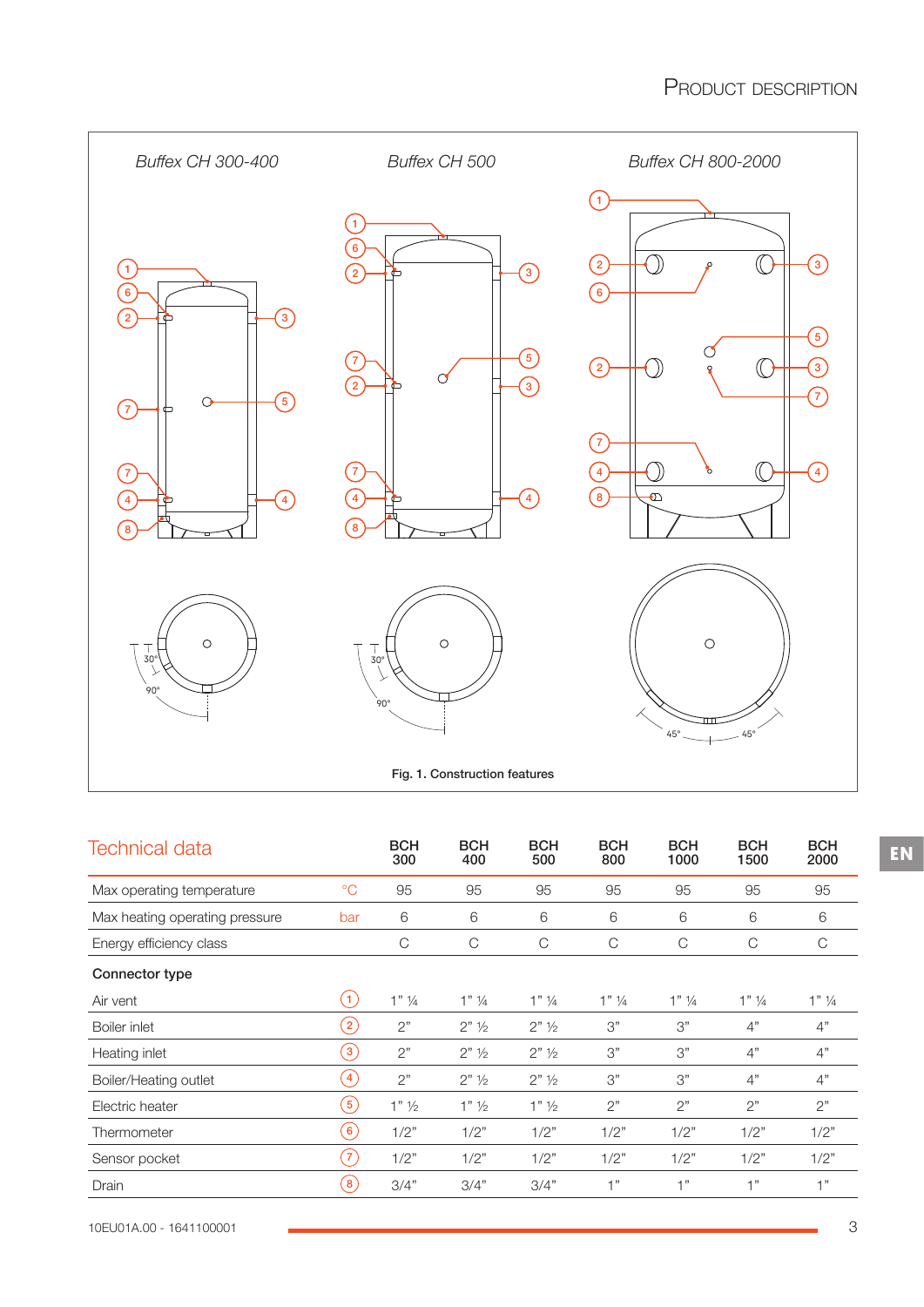# TECHNICAL SPECIFICATIONS

## **Dimensions**

*Buffex CH 300-400-500*





. . . . . . . . . <u>. . .</u>  $\overline{\mathbb{O}}$  $\bigodot$ G Y F E D  $\circledcirc$ ⊙  $\circ$  $\overline{\Theta}$  $\epsilon$  $\begin{array}{c} \n\downarrow \\
B \\
\downarrow\n\end{array}$ 





*Buffex CH 800-1000-1500-2000*

| <b>Dimensions</b>                     |                  | <b>BCH</b><br>300 | <b>BCH</b><br>400 | <b>BCH</b><br>500 | <b>BCH</b><br>800 | <b>BCH</b><br>1000 | <b>BCH</b><br>1500 | <b>BCH</b><br>2000 |
|---------------------------------------|------------------|-------------------|-------------------|-------------------|-------------------|--------------------|--------------------|--------------------|
| Α                                     | mm               | 500               | 600               | 600               | 790               | 790                | 1,000              | 1,100              |
| B                                     | mm               | 120               | 135               | 135               | 220               | 220                | 250                | 250                |
| $\mathcal{C}$                         | mm               | 235               | 240               | 240               | 355               | 355                | 415                | 415                |
| D                                     | mm               | 785               | 775               | 925               | 905               | 1,030              | 1,080              | 1,230              |
| Ε                                     | mm               | 830               | 820               | 970               | 990               | 1,130              | 1,180              | 1,330              |
| F                                     | mm               | 1,340             | 1,310             | 1,610             | 1,455             | 1,705              | 1,745              | 2,045              |
| G                                     | mm               | 1,560             | 1,555             | 1,855             | 1,725             | 1,975              | 2,090              | 2,405              |
| Y - Total height with insulation      | mm               | 1,560             | 1,775             | 1,800             | 1,795             | 2,045              | 2,160              | 2,475              |
| Maximum height when tilted            | mm               | 1,700             | 1,750             | 2,000             | 1,840             | 2,200              | 2,110              | 2,530              |
| X - Cylinder diameter with insulation | $\varnothing$ mm | 600               | 700               | 700               | 990               | 990                | 1,200              | 1,300              |
| Empty weight                          | kg               | 55                | 95                | 100               | 170               | 190                | 240                | 330                |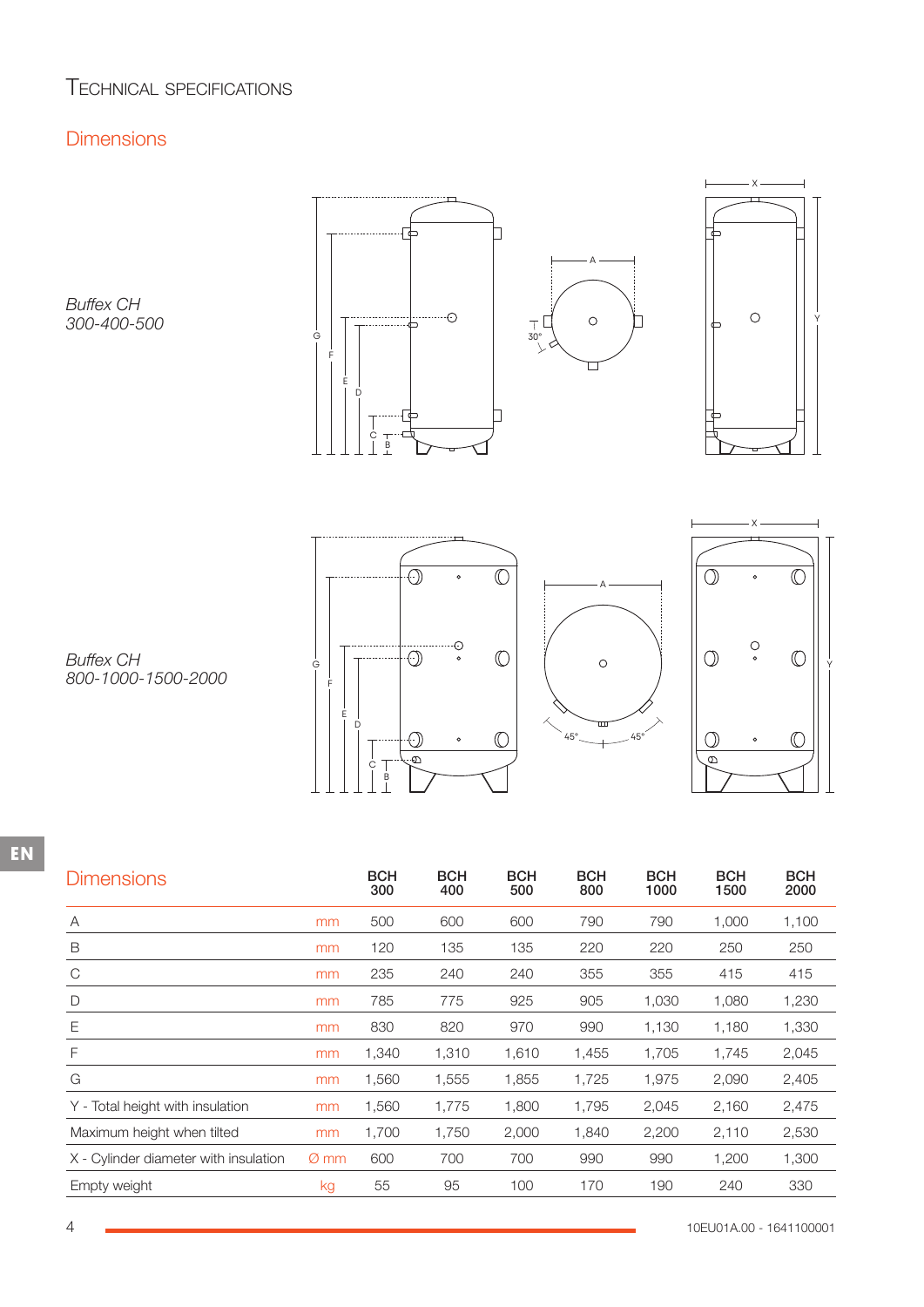# Installation guidelines

The points below must be followed to ensure successful installation and operation of your Buffex tank.

- The installation must be undertaken by a qualified installer.
- Be provided, where necessary, with a pressure reducing device on the incoming water supply.
- Be provided with a safety valve according to the boiler technical data.
- Ensure adequate expansion is incorporated into the installation *(see sizing table below)*. We advise seeking the advice of a qualified heating technician for guidance.

|               |                                      | <b>BCH</b><br>300 | <b>BCH</b><br>400 | <b>BCH</b><br>500 | <b>BCH</b><br>800 | <b>BCH</b><br>1000 | <b>BCH</b><br>1500 | <b>BCH</b><br>2000 |
|---------------|--------------------------------------|-------------------|-------------------|-------------------|-------------------|--------------------|--------------------|--------------------|
| Tank capacity |                                      | 277               | 390               | 473               | 732               | 855                | 1.420              | 2,013              |
|               | Operating temperature 40 °C          | 2.3               | 3.9               | 6.3               | 7.8               | 9.8                | 11.7               | 15.6               |
|               | Operating temperature 50 °C          | 3.6               | 6.1               | 9.6               | 12.1              | 15.1               | 18.2               | 24.2               |
|               | Operating temperature $60^{\circ}C$  | 5.4               | 8.6               | 13.6              | 17.1              | 21.4               | 25.7               | 34.2               |
| Vessel size   | Operating temperature $70 °C$        | 6.8               | 11.4              | 18.2              | 22.7              | 28.4               | 34.1               | 45.4               |
|               | Operating temperature $80^{\circ}$ C | 8.7               | 14.5              | 23.2              | 29                | 36.2               | 43,5               | 58                 |
|               | Operating temperature 90 °C          | 10.8              | 18                | 28.8              | 36                | 45                 | 54                 | 72                 |

## Expansion vessel selection data

## **ATTENTION**

The volume of the expansion vessel in this table is calculated on the capacity of the Buffex tank only, consideration must be given to the water volume in the pipework and added as necessary.

## Warranty conditions

## 1. PRODUCT

- 1.1. The warranty covers any manufacturing defects, limited to the components supplied by AIC Italia, and is provided by the latter through its own Cen‐ tres of Technical Assistance (C.A.T.) or Assistant Partner Installers (A.P.I.), with the aim of giving the user maximum purchase satisfaction.
- 1.2. If a product defect is confirmed, the user will be entitled to repair or replacement parts supplied free of charge, or, where necessary in the opinion of AIC, a replacement product, if the above reme‐ dies are impossible or not considered viable. Installation costs and labour excluded.

## 2. DURATION OF WARRANTY

2.1. The duration of the guarantee is 2 YEARS (TWO) from date of commissioning of the appliance where provided if the user is an individual acting for domestic purposes unrelated to business activity, commercial, artisanal and professional if nec‐ essary carried out. While it is relatively 1 YEAR (ONE) to appliances purchased by subjects (natu‐ ral or legal persons) acting in the exercise of their business or professional activity (professional users). Guarantee starts from the date of delivery of the equipment from AIC Italia to the first pur‐ chaser, traceable from the issued transportation document.

**EN**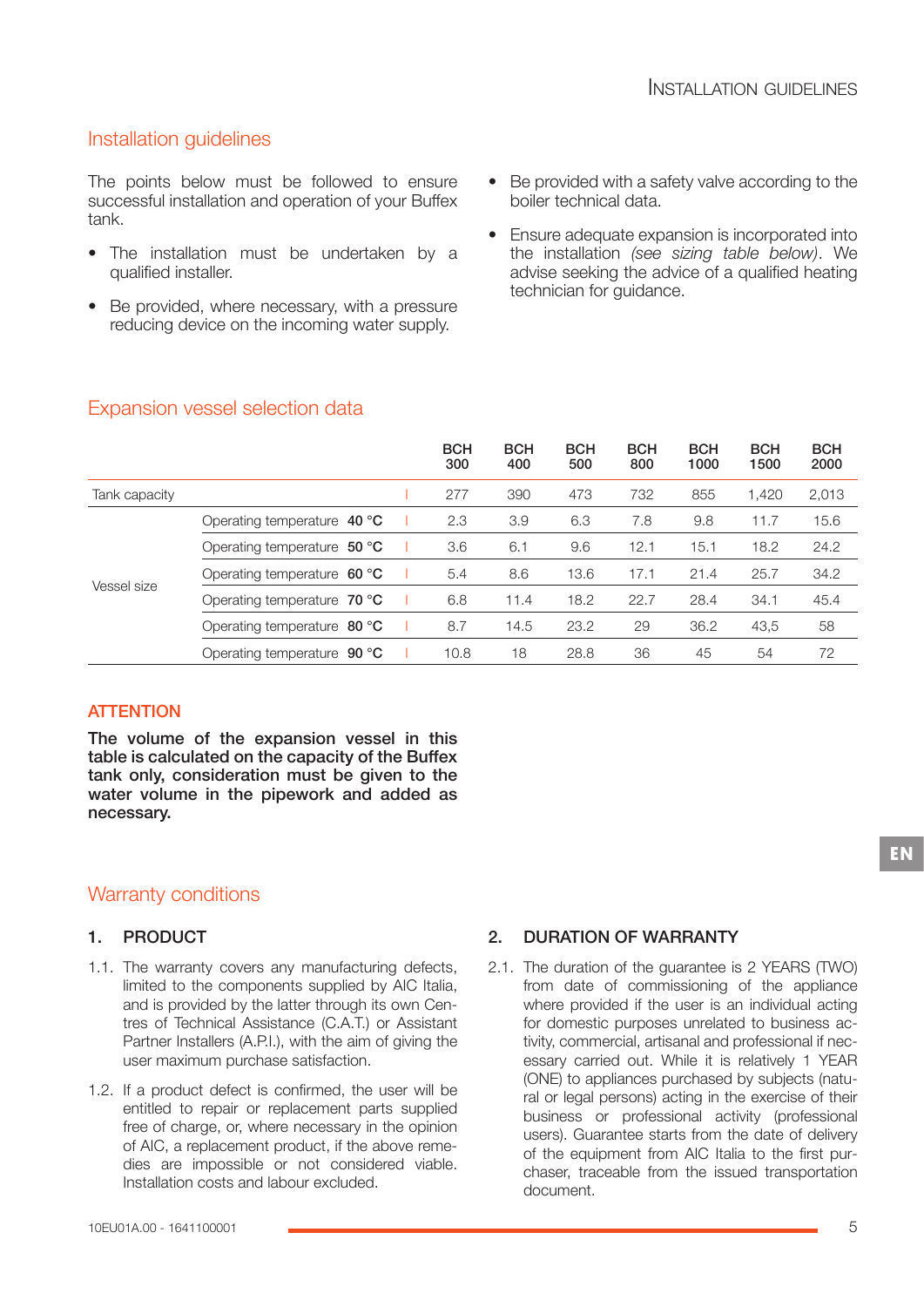# WARRANTY CONDITIONS

2.2. The replacement or repair of any defective part or the entire appliance, does not renew, nor does it extend the original term of expiry of the guarantee.

## 3. WARRANTY LIMITATIONS

- 3.1. The user is entitled to the provision of the guaran‐ tee only if the device complies with the require‐ ments specified in paragraph 2 (Duration of Warranty).
- 3.2. The following are excluded from this guarantee:
	- a. Faults not attributable to defects in material or workmanship such as follows but not limited to:
		- damage during transit;
		- installation not compliant with laws and reg‐ ulations locally in force;
		- failure to comply with the installation specifications and any other warnings or instruc‐ tions provided by AIC in technical manuals and equipment and/or kit standards for a professional installation, as well as incorrect sizing with respect to use;
		- damage caused by unforeseen circumstances or causes of force majeure such as fire, theft, accidents, acts of vandalism, accidents in general or negligence not attrib‐ utable to AIC.
	- b. Tampering, maintenance in general or break‐ downs due to interventions by unqualified per‐ sonnel;
	- c. Anomalies or defects caused by malfunction of the power supply network or hydraulics;
	- d. Failures due to lack of routine interventions and periodic maintenance according to laws and regulations in force, incorrect maintenance, negligence, negligence in use, improper use;
	- e. Damage due to but not limited to frost, over‐ heating, atmospheric factors (hail, tornadoes, lightning, earthquakes, floods);
	- f. Corrosion, calcification, or breakage due to stray currents, improper descaling treatments, lack of water, sludge deposits, limescale (hard‐ ness between 10 °F and 25 °F) and any other cause due to the characteristics of the water of the heating and supply circuit water services that do not comply with the indications re‐ ported in the technical manuals supplied with the device and current regulations;
	- g. Corrosion due to a concentration of chlorine in the domestic hot water above 125 mg/l,  $< 6.5$ pH and > 8.5 pH or Langelier calcium satura‐

tion degree index of the water not between 0 and  $+$  0.4.

- h. Damage caused by the placement of the appli‐ ance in humid, dusty or areas in the presence of aggressive agents (e.g. chlorine, lacquers and paints) or in any way not suitable for its op‐ eration storage;
- i. Damage due to a malfunction of the control or safety devices external to the product;
- j. Normal wear and tear;
- k. Use of spare parts, accessories and components not original or not authorized in writing from AIC;
- l. Further damage due to user interventions or unauthorized personnel attempting to remedy to the initial fault or, in any case, to the further use of the device once you are aware the de‐ fect has manifested;
- m. Damage due to outdoor installation when the product is not specifically suitable for such in‐ stallation;
- n. The guarantee is not valid on the products sold through unconventional commercial channels such as the Internet.
- 3.3. Furthermore, the warranty is not valid if:
	- a. The payment for the device has not been car‐ ried out within the terms provided for in the contract;
	- b. The boiler is not installed by a qualified compa‐ ny/installer and/or does not consider a safety valve and suitable expansion tank.
- 3.4. Finally, warranty is invalidated if regular mainte‐ nance is not performed at least once a year with documented proof by qualified personnel, with re‐ gard to and observance of the temperatures indi‐ cated and operating pressure, control, visual inspection and the replacement of the periodic magnesium anode (preferably every 6 months) if present.

AIC Italia declines all responsibility for any damage, direct or indirect, caused to people, things or animals, as a result of non-compliance with all the indications and prescriptions in the product installation manuals and maintenance technicians.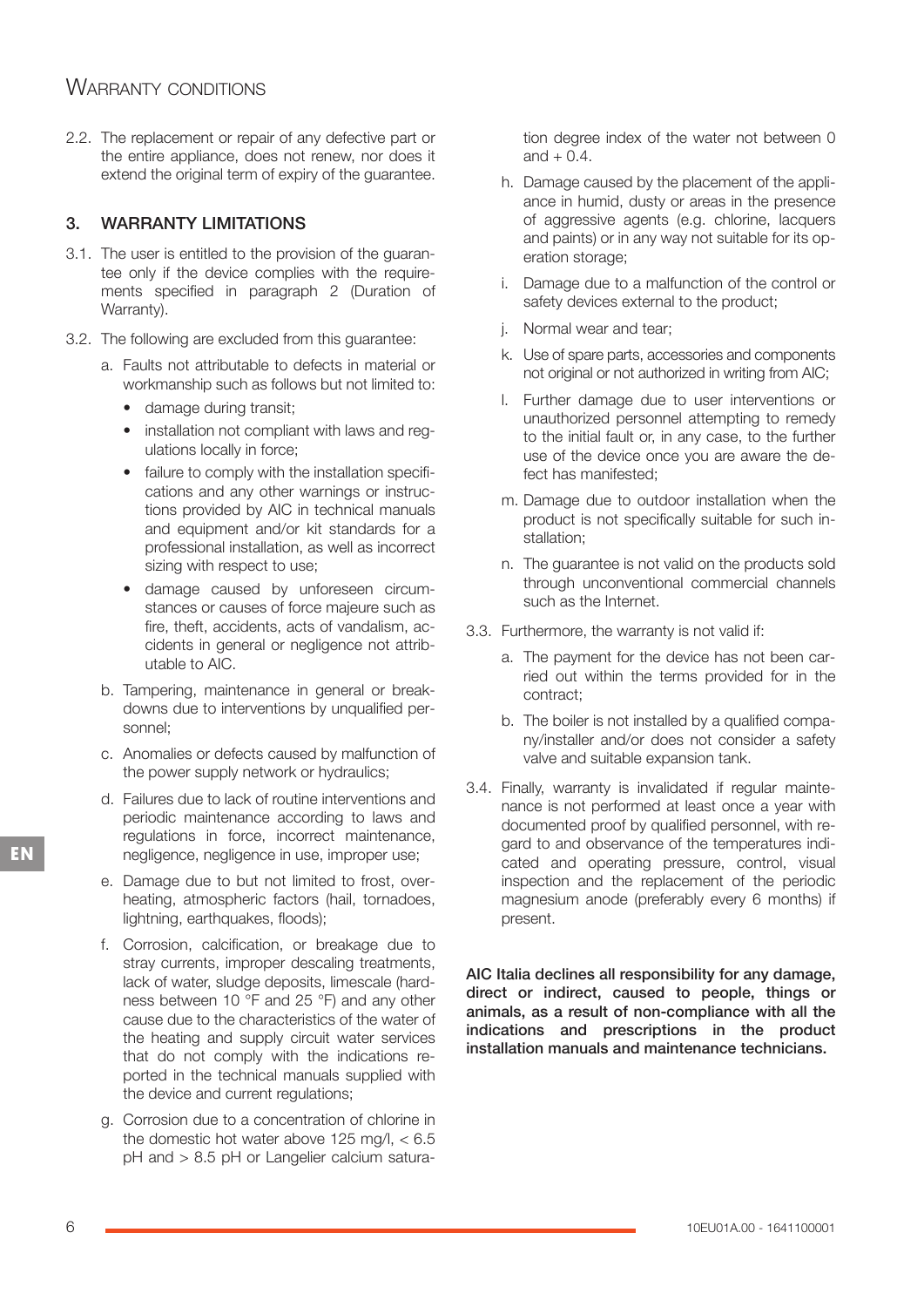| aicod                                  | $\epsilon$                                                                                                                                                                                                                                                         |
|----------------------------------------|--------------------------------------------------------------------------------------------------------------------------------------------------------------------------------------------------------------------------------------------------------------------|
|                                        | EU Declaration of Conformity No. 2020/10EU/01                                                                                                                                                                                                                      |
|                                        | Product identification: Water storage tanks of series:                                                                                                                                                                                                             |
| Type:                                  | TWIST S1, TWIST S2, TWIST S1 MAX,<br>BUFFEX D, BUFFEX D F1, BUFFEX H, BUFFEX CH                                                                                                                                                                                    |
|                                        | AIC Italia S.r.I.<br>Via F. Baracca, 56<br>48022 Lugo (RA)<br>P.I. e C.F. 02644380392                                                                                                                                                                              |
|                                        | AIC Italy declares that all above products comply with the following European Directives:                                                                                                                                                                          |
| <b>PED</b><br><b>ErP</b><br><b>ELR</b> | Pressure Equipment Directive 2014/68/EU, Art. 4.3<br><b>Energy Related Products Directive 2009/125/EC</b><br>(EU) 814/2013 Eco-design Regulation<br><b>Energy Labelling Regulation 2017/1369/EU</b><br>(EU) 812/2013 Energy Labelling Regulation                   |
|                                        | All the tanks are tested at pressure of 1.5 times the maximum operating pressure.<br>For enamelling process of the sanitary tanks, it is applied the norms DIN 4753.3 / UNI 9905.<br>The standing heat loss test has been carried out in compliance with EN 12897. |
| AIC Italia S.r.I.<br>Lugo, 29.10.2020  | Sabrina Nasolini<br><b>Managing Director</b>                                                                                                                                                                                                                       |
|                                        |                                                                                                                                                                                                                                                                    |

**EN**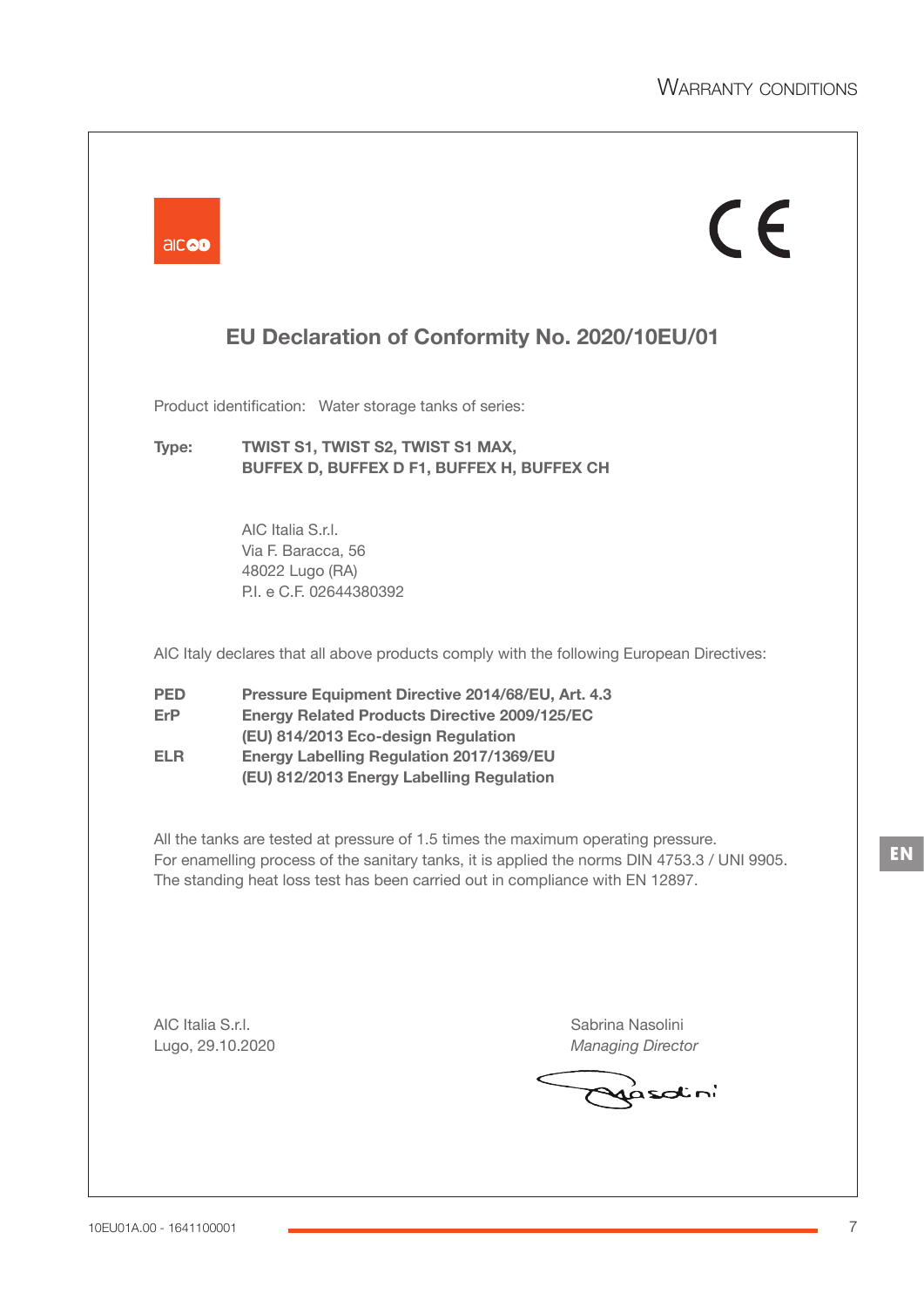I serbatoi rispettano i requisiti fondamentali della Direttiva Europea 2014/68/UE (P.E.D.) relativa alle attrezzature a pressione, in accordo all'art. 4.3.

# Descrizione Prodotto

- » Accumulatore inerziale per acqua primaria di raffrescamento/riscaldamento.
- » Corpo in acciaio al carbonio.
- » Elevata resistenza alle alte temperature: fino a 95 °C.
- » Ideale per soluzioni impiantistiche con pompe di calore e sistemi ibridi.
- » Isolamento con barriera al vapore in poliuretano rigido iniettato per i modelli Buffex CH da 300 a 500, in materassino armaflex spessore 20 mm con isolamento supplementare in poliestere ecologico spessore 80 mm per i modelli Buffex CH da 800 a 2000.
- » Sono disponibili vari attacchi supplementari per soddisfare tutte le esigenze impiantistiche.
- » Dotato di 3 attacchi per pozzetti porta sonde di temperatura Ø 1/2".
- » Attacco supplementare Ø 1" ½ (mod. da 300 a 500) o Ø 2" (mod. da 800 a 2000) per l'inserimento di una resistenza elettrica (opzionale).
- » 7 modelli da 277 a 2.013 litri di capacità.

## Parametri Direttiva 2009/125/CE - Reg. UE 2017-1369-EN 12897

|                       |     | <b>BCH</b><br>300 | <b>BCH</b><br>400 | <b>BCH</b><br>500 | <b>BCH</b><br>800 | <b>BCH</b><br>1000 | <b>BCH</b><br>1500 | <b>BCH</b><br>2000 |
|-----------------------|-----|-------------------|-------------------|-------------------|-------------------|--------------------|--------------------|--------------------|
| Capacità totale       |     | 277               | 390               | 473               | 732               | 855                | 1.420              | 2.013              |
| <b>Dispersione</b>    | W   | 82                | 105               | 114               | 131               | 143                | 167                | 190                |
| Dispersione specifica | W/K | 1.82              | 2,33              | 2.53              | 2.91              | 3.18               | 3.71               | 4,22               |
| Classe energetica     |     | C.                |                   | C                 | C                 | C                  | C                  |                    |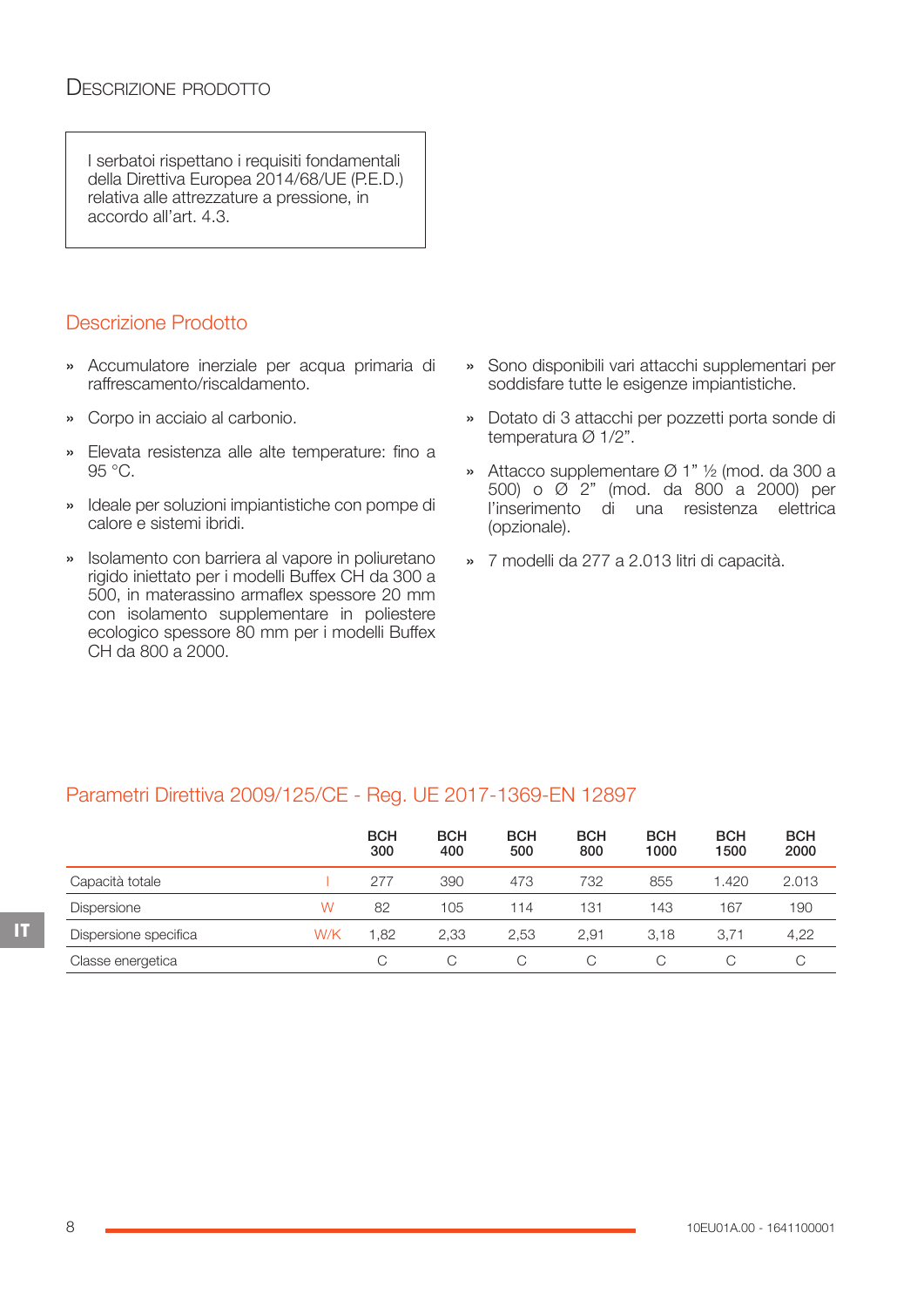

| Fig. 1. Caratteristiche costruttive |  |
|-------------------------------------|--|
|                                     |  |

| Dati Tecnici                  |                          | <b>BCH</b><br>300  | <b>BCH</b><br>400    | <b>BCH</b><br>500    | <b>BCH</b><br>800 | <b>BCH</b><br>1000 | <b>BCH</b><br>1500 | <b>BCH</b><br>2000 |
|-------------------------------|--------------------------|--------------------|----------------------|----------------------|-------------------|--------------------|--------------------|--------------------|
| Temperatura max di esercizio  | $\rm ^{\circ}C$          | 95                 | 95                   | 95                   | 95                | 95                 | 95                 | 95                 |
| Pressione max di esercizio    | bar                      | 6                  | 6                    | 6                    | 6                 | 6                  | 6                  | 6                  |
| Classe energetica             |                          | C                  | $\mathsf{C}$         | C                    | C                 | C                  | C                  | C                  |
| Tipo di attacco               |                          |                    |                      |                      |                   |                    |                    |                    |
| Sfiato                        | $\left( 1 \right)$       | $1"$ $\frac{1}{4}$ | $1"$ 1/4             | $1"$ 1/4             | $1"$ 1/4          | $1"$ 1/4           | $1"$ 1/4           | $1"$ ¼             |
| Mandata Caldaia               | $\left  \right\rangle$ 2 | 2"                 | $2"$ 1/ <sub>2</sub> | $2"$ 1/ <sub>2</sub> | 3"                | 3"                 | 4"                 | 4"                 |
| Mandata Riscaldamento         | $\left(3\right)$         | 2"                 | $2"$ 1/ <sub>2</sub> | $2"$ 1/ <sub>2</sub> | 3"                | 3"                 | 4"                 | $4"$               |
| Ritorno Caldaia/Riscaldamento | $\overline{4}$           | 2"                 | $2"$ 1/ <sub>2</sub> | $2"$ 1/ <sub>2</sub> | 3"                | 3"                 | 4"                 | 4"                 |
| Resistenza elettrica          | (5)                      | $1"$ $\frac{1}{2}$ | $1"$ $\frac{1}{2}$   | $1"$ $\frac{1}{2}$   | 2"                | 2"                 | 2"                 | 2"                 |
| Termometro                    | $\left[ 6 \right]$       | 1/2"               | 1/2"                 | 1/2"                 | 1/2"              | 1/2"               | 1/2"               | 1/2"               |
| Sonda                         | $\sqrt{7}$               | 1/2"               | 1/2"                 | 1/2"                 | 1/2"              | 1/2"               | 1/2"               | 1/2"               |
| Scarico                       | $\mathbf{8}$             | 3/4"               | 3/4"                 | 3/4"                 | 1"                | 1"                 | 1"                 | 1"                 |

**IT**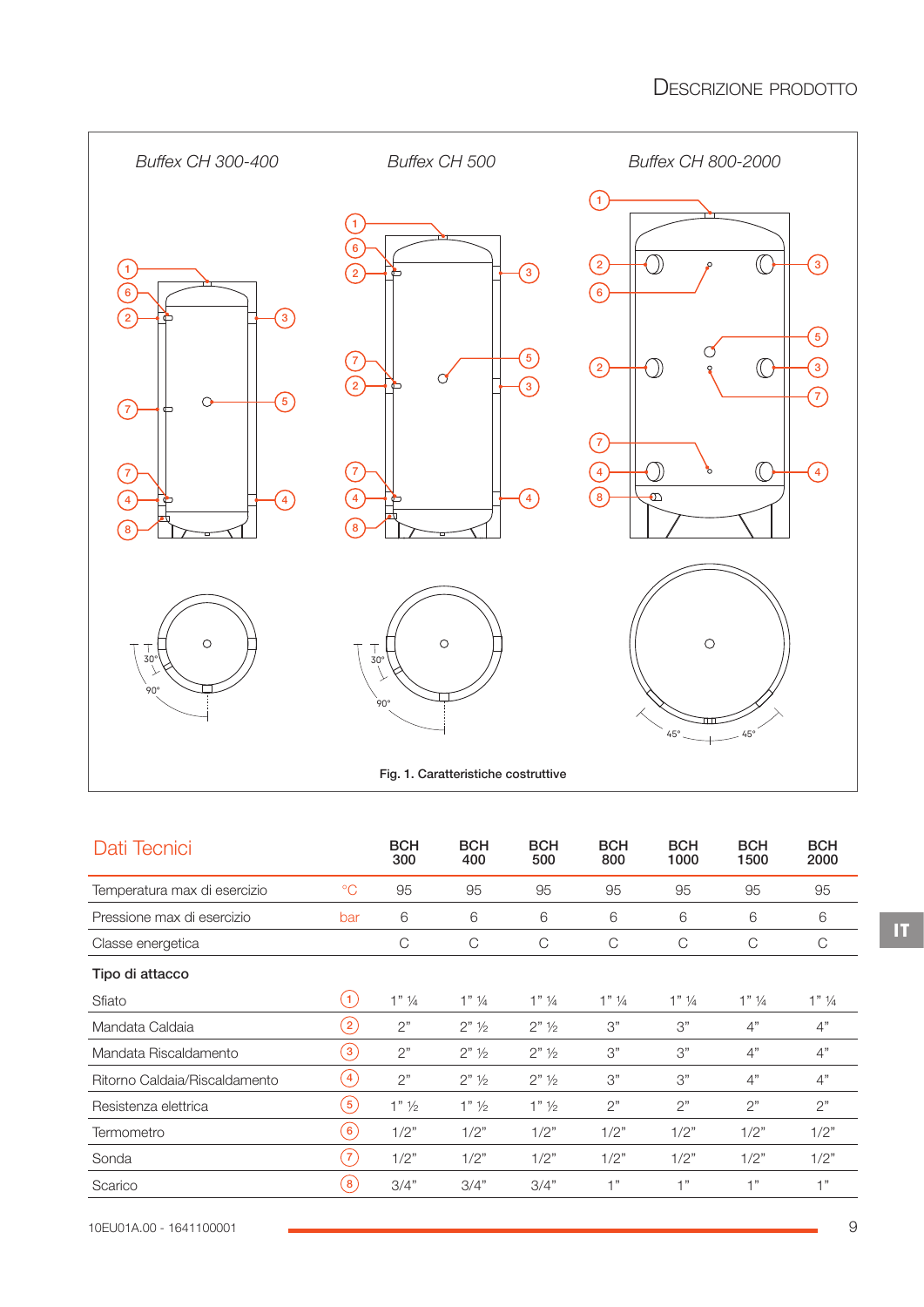# SPECIFICHE TECNICHE

## Dimensioni

*Buffex CH 300-400-500*





. . . . . . . . . . . . . . . . . . . . . . . . . . . . <u>. . .</u>  $\overline{\mathbb{O}}$  $\bigodot$  $\sim$ G || |U |U || O |||U |U||Y F E D  $\circledcirc$ ·O  $\circ$  $\overline{\Theta}$  $\epsilon$  $\begin{array}{c} \mathsf{T} \\ \mathsf{B} \\ \mathsf{L} \end{array}$ 





*Buffex CH 800-1000-1500-2000*

| <b>Dimensioni</b>                     |      | <b>BCH</b><br>300 | <b>BCH</b><br>400 | <b>BCH</b><br>500 | <b>BCH</b><br>800 | <b>BCH</b><br>1000 | <b>BCH</b><br>1500 | <b>BCH</b><br>2000 |
|---------------------------------------|------|-------------------|-------------------|-------------------|-------------------|--------------------|--------------------|--------------------|
| A                                     | mm   | 500               | 600               | 600               | 790               | 790                | 1.000              | 1.100              |
| B                                     | mm   | 120               | 135               | 135               | 220               | 220                | 250                | 250                |
| C                                     | mm   | 235               | 240               | 240               | 355               | 355                | 415                | 415                |
| D                                     | mm   | 785               | 775               | 925               | 905               | 1.030              | 1.080              | 1.230              |
| Ε                                     | mm   | 830               | 820               | 970               | 990               | 1.130              | 1.180              | 1.330              |
| F                                     | mm   | 1.340             | 1.310             | 1.610             | 1.455             | 1.705              | 1.745              | 2.045              |
| G                                     | mm   | 1.560             | 1.555             | 1.855             | 1.725             | 1.975              | 2.090              | 2.405              |
| Y - Altezza totale con isolamento     | mm   | 1.560             | 1.775             | 1.800             | 1.795             | 2.045              | 2.160              | 2.475              |
| Altezza massima in raddrizzamento     | mm   | 1.700             | 1.750             | 2.000             | 1.840             | 2.200              | 2.110              | 2.530              |
| X - Diametro Bollitore con isolamento | Ø mm | 600               | 700               | 700               | 990               | 990                | 1.200              | 1.300              |
| Peso a vuoto                          | kg   | 55                | 95                | 100               | 170               | 190                | 240                | 330                |

**IT**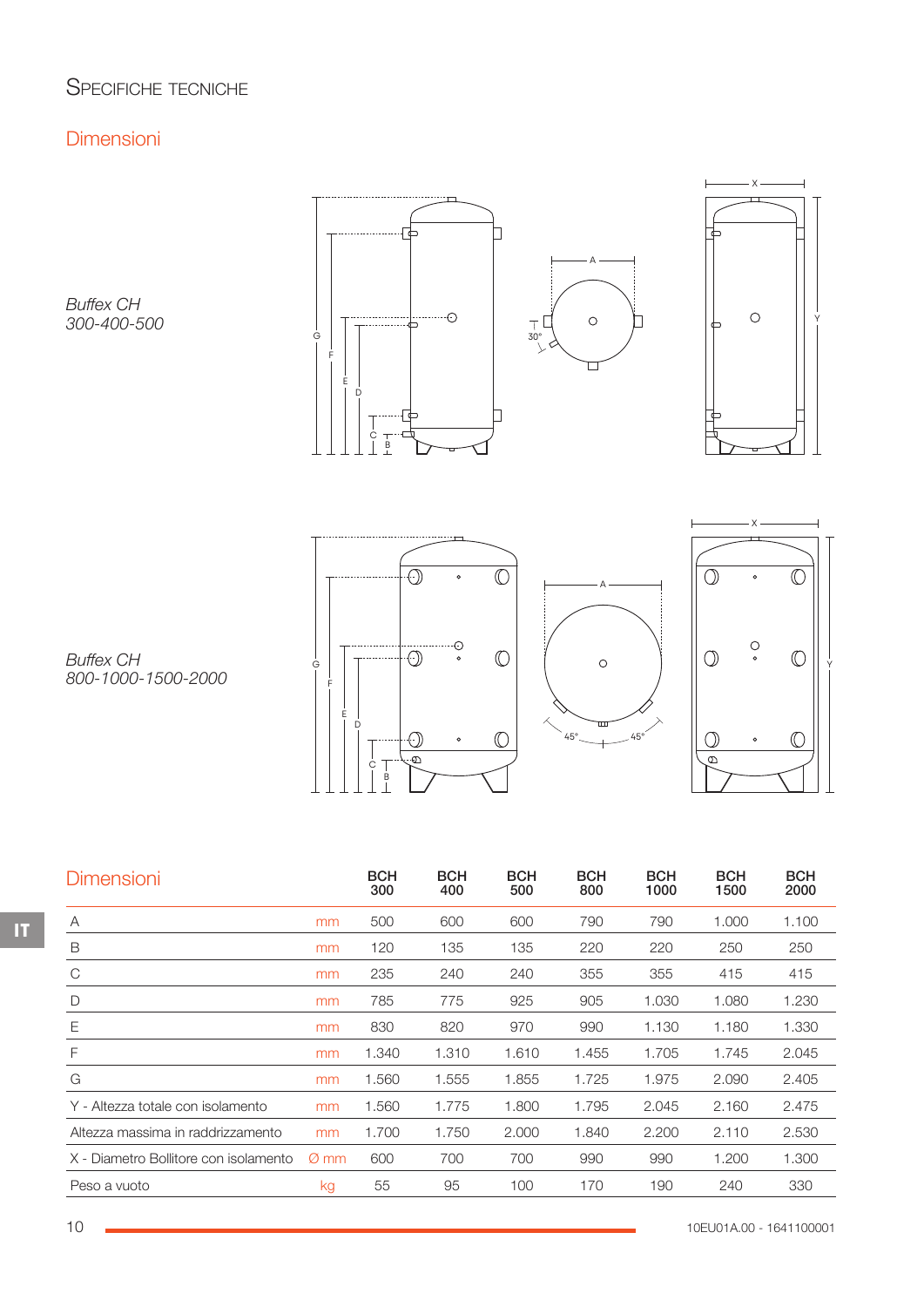## Istruzioni d'installazione

Quanto di seguito riportato è determinante per una corretta installazione del prodotto.

- L'installazione deve essere eseguita da un installatore qualificato.
- Prevedere, dove necessario, un riduttore di pressione per l'acqua in ingresso.
- Prevedere una valvola di sicurezza tarata secondo quanto riportato nell'etichetta dati tecnici applicata sull'accumulo.
- Prevedere un vaso espansione *(vedi Tabella dimensionamento vaso d'espansione)* commisurato alle dimensioni dell'accumulo *(si consiglia di far eseguire il calcolo da un termotecnico)*.

|                    |                          |  | <b>BCH</b><br>300 | <b>BCH</b><br>400 | <b>BCH</b><br>500 | <b>BCH</b><br>800 | <b>BCH</b><br>1000 | <b>BCH</b><br>1500 | <b>BCH</b><br>2000 |
|--------------------|--------------------------|--|-------------------|-------------------|-------------------|-------------------|--------------------|--------------------|--------------------|
| Capacità serbatoio |                          |  | 277               | 390               | 473               | 732               | 855                | 1.420              | 2.013              |
|                    | Temp. di esercizio 40 °C |  | 2,3               | 3,9               | 6,3               | 7,8               | 9,8                | 11,7               | 15,6               |
|                    | Temp. di esercizio 50 °C |  | 3,6               | 6,1               | 9,6               | 12,1              | 15,1               | 18,2               | 24,2               |
| Dimensione Vaso    | Temp. di esercizio 60 °C |  | 5,4               | 8,6               | 13,6              | 17,1              | 21,4               | 25,7               | 34,2               |
|                    | Temp. di esercizio 70 °C |  | 6,8               | 11,4              | 18,2              | 22,7              | 28,4               | 34,1               | 45,4               |
|                    | Temp. di esercizio 80 °C |  | 8,7               | 14,5              | 23,2              | 29                | 36,2               | 43,5               | 58                 |
|                    | Temp. di esercizio 90 °C |  | 10,8              | 18                | 28,8              | 36                | 45                 | 54                 | 72                 |

## Dimensionamento Vaso d'espansione

## **ATTENZIONE**

Il volume del vaso d'espansione tiene conto solamente della capacità del serbatoio, considerare anche il volume d'acqua presente nell'impianto.

## Condizioni di garanzia

#### 1. OGGETTO

- 1.1. La garanzia copre qualsiasi difetto di costruzione, limitatamente ai componenti forniti da AIC Italia, e viene fornita da quest'ultima tramite i propri Centri Assistenza Tecnica (C.A.T.) o Installatori Assistenti Partner (A.P.I.), con l'obbiettivo di dare all'Utente la massima soddisfazione sull'acquisto effettuato.
- 1.2. Qualora venga accertata la presenza di Difetti del Prodotto, l'Utente avrà diritto alla riparazione o so‐ stituzione gratuita delle parti difettose, ovvero, ove necessario a giudizio di AIC, alla sostituzione del Prodotto, qualora i rimedi di cui sopra risultino im‐ possibili o eccessivamente onerosi. Costi di instal‐ lazione e manodopera esclusi.

## 2. DURATA DELLA GARANZIA

2.1. La durata della garanzia è di ANNI 2 (DUE) dalla data di messa in funzione dell'apparecchio dove prevista, se l'Utente è una persona fisica che agi‐ sce per scopi estranei all'attività imprenditoriale, commerciale, artigianale e professionale eventual‐ mente svolta, mentre è di ANNI 1 (UNO) relativa‐ mente agli apparecchi acquistati da soggetti (persone fisiche o giuridiche) che agiscano nell'e‐ sercizio della propria attività imprenditoriale o professionale (utenti professionali). La garanzia decorre dalla data di consegna dell'apparecchia‐ tura da AIC Italia al primo acquirente, rilevabile dal documento di trasporto.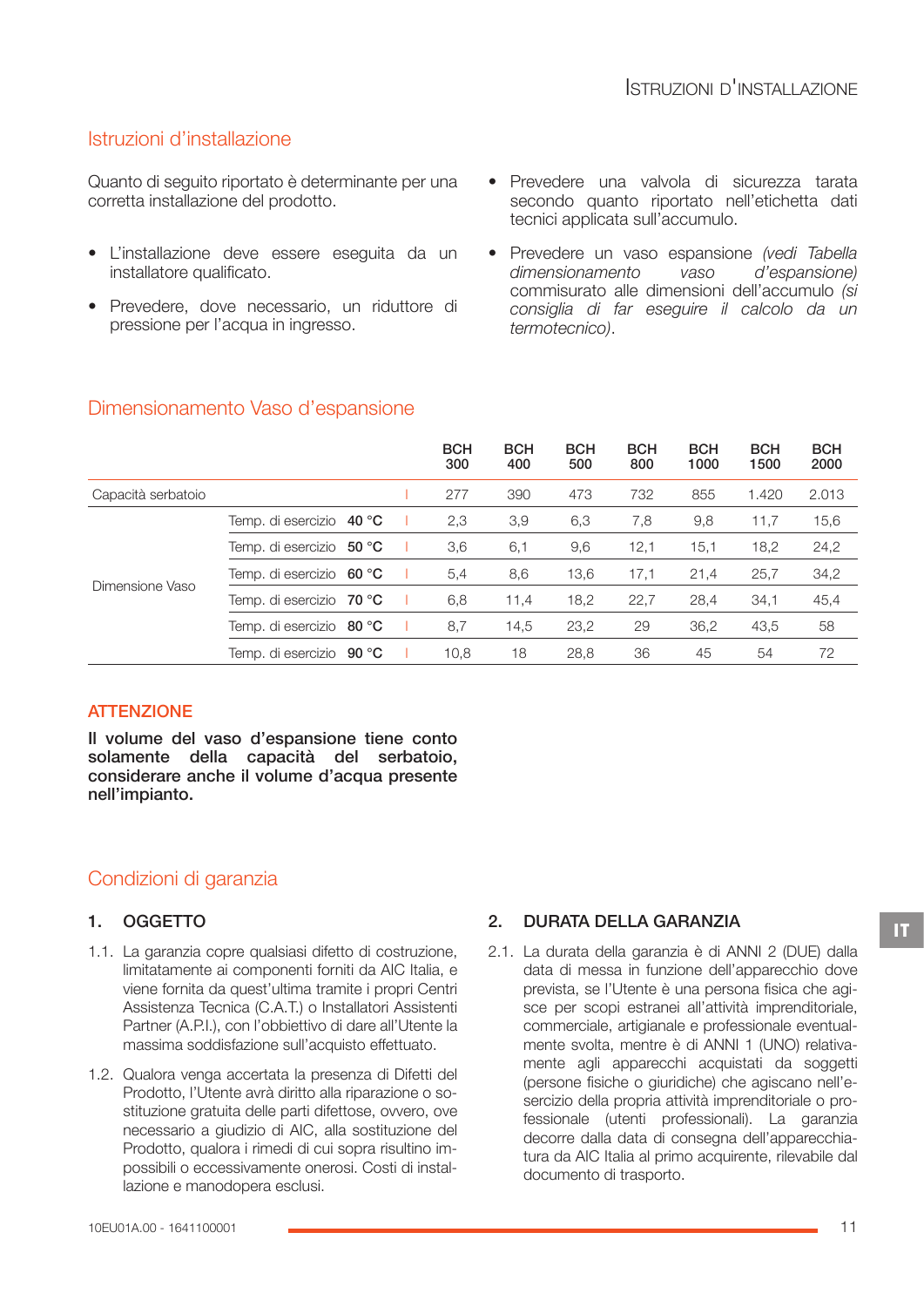## CONDIZIONI DI GARANZIA

2.2. La sostituzione o la riparazione di qualsiasi parte difettosa o dell'intero apparecchio, non rinnova, né estende l'originario termine di scadenza della garanzia.

## 3. LIMITAZIONI DELLA GARANZIA

- 3.1. L'utente ha diritto alla prestazione della garanzia esclusivamente se l'apparecchio ottempera ai re‐ quisiti specificati al paragrafo 2 (Durata della Ga‐ ranzia).
- 3.2. Sono esclusi dalla presente garanzia:
	- a. Vizi non imputabili a difetti di materiale o lavora‐ zione quali:
		- danni da trasporto;
		- impianto non conforme alle leggi e ai regolamenti locali in vigore;
		- mancata osservanza delle specifiche d'in‐ stallazione e di ogni altra avvertenza o istruzione fornita da AIC sui manuali tecnici a corredo dell'apparecchio e/o delle norme per una esecuzione a regola d'arte, nonché errato dimensionamento rispetto all'uso;
		- danni causati da casi fortuiti o cause di for‐ za maggiore quali incendio, furto, incidenti, atti vandalici, sinistri in genere o negligenza non imputabili ad AIC.
	- b. Manomissioni, manutenzioni in genere od avarie dovute ad interventi da parte di personale non autorizzato;
	- c. Anomalie o difetti provocati da mal funziona‐ mento della rete di alimentazione elettrica o idraulica;
	- d. Avarie dovute a mancata esecuzione degli in‐ terventi di manutenzione ordinaria e periodica secondo leggi e regolamenti in vigore, errata manutenzione, negligenza trascuratezza nell'u‐ so, uso improprio;
	- e. Danni dovuti al gelo, surriscaldamento, agenti atmosferici (grandine, trombe d'aria, fulmini, terremoti, inondazioni);
	- f. Corrosioni, incrostazioni o rotture dovute a cor‐ renti vaganti, trattamenti disincrostanti impro‐ pri, mancanza d'acqua, depositi di fanghi, calcare (durezza tra 10 °F e 25 °F) e qualsiasi altra causa dovute alle caratteristiche dell'ac‐ qua del circuito di riscaldamento e di alimenta‐ zione sanitaria non conformi alle indicazioni riportate sui manuali tecnici a corredo dell'ap‐ parecchio e alle norme vigenti;
	- g. Corrosioni dovute ad una concentrazione nel‐ l'acqua calda sanitaria di cloro superiore a

125 mg/l e corrosioni dovute ad un pH non compreso tra 6,5 e 8,5 o indice di Langelier dell'acqua non compreso tra  $0 e + 0,4$ .

- h. Danni provocati dalla collocazione dell'appa‐ recchio in locali umidi, polverosi o con presen‐ za di agenti aggressivi (es. cloro, lacche e vernici) o comunque non idonei alla sua corret‐ ta conservazione;
- i. Danni dovuti ad un cattivo funzionamento degli organi di comando o di sicurezza esterni al prodotto;
- j. Normale usura e degrado;
- k. Utilizzo di parti di ricambio, accessori e com‐ ponenti non originali o non autorizzati per iscrit‐ to da AIC;
- l. Ulteriori danni dovuti a interventi dell'Utente o personale non autorizzato nel tentativo di porre rimedio al guasto iniziale o, comunque, all'ulte‐ riore utilizzo dell'apparecchio una volta che si è manifestato il difetto;
- m. Danni dovuti ad installazione in ambiente ester‐ no quando il prodotto non è specificatamente idoneo a tale installazione;
- n. La garanzia non ha validità sui prodotti venduti attraverso canali commerciali non convenzio‐ nali quali Internet.
- 3.3. La garanzia non è valida inoltre se:
	- a. Il pagamento dell'apparecchio non sia stato effettuato nei termini previsti dal contratto;
	- b. L'installazione del bollitore non sia eseguita da azienda/installatore qualificato e/o non preveda valvola di sicurezza e vaso di espansione ade‐ guato.
- 3.4. Non venga eseguita la regolare manutenzione al‐ meno una volta all'anno da personale abilitato, con riguardo e osservanza delle temperature indi‐ cate e pressione d'esercizio, controllo e sostituzio‐ ne dell'anodo di magnesio periodico (meglio se ogni 6 mesi) se presente.

AIC Italia declina ogni responsabilità per eventuali danni, diretti o indiretti, provocati a persone, cose o animali, a seguito della mancata osservanza di tutte le indicazioni e prescrizioni presenti nei manuali tecnici di installazione e manutenzione del prodotto.

**IT**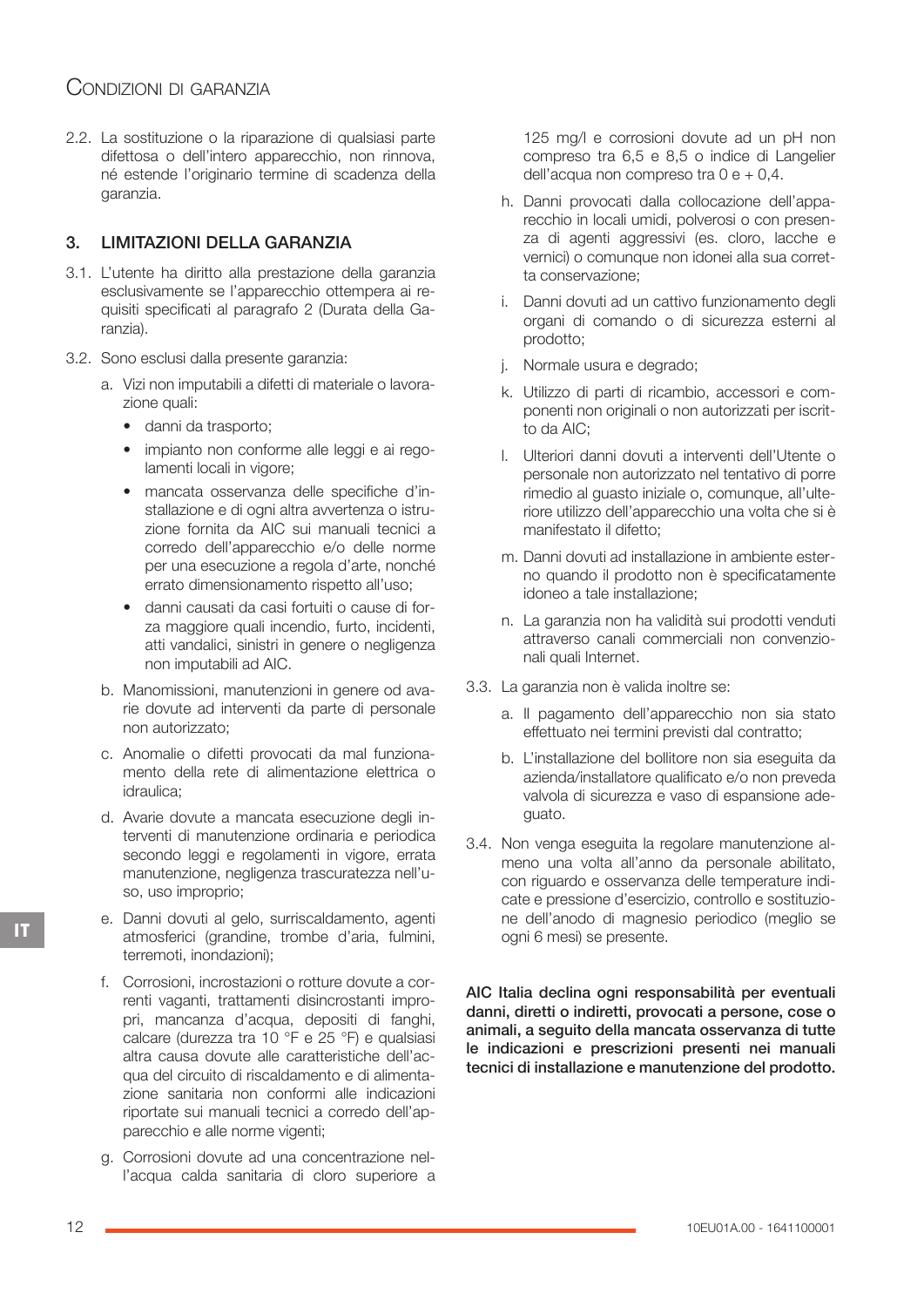|                    |                                                                                                                                     | $C \in$                                                                                                                                                                                          |
|--------------------|-------------------------------------------------------------------------------------------------------------------------------------|--------------------------------------------------------------------------------------------------------------------------------------------------------------------------------------------------|
|                    |                                                                                                                                     | Dichiarazione di Conformità UE n. 2020/10EU/01                                                                                                                                                   |
|                    | Identificazione prodotto: Serbatoi per acqua:                                                                                       |                                                                                                                                                                                                  |
|                    | della Serie: TWIST S1, TWIST S2, TWIST S1 MAX,<br>BUFFEX D, BUFFEX D F1, BUFFEX H, BUFFEX CH                                        |                                                                                                                                                                                                  |
|                    | AIC Italia S.r.I.                                                                                                                   |                                                                                                                                                                                                  |
|                    | Via F. Baracca, 56<br>48022 Lugo (RA)                                                                                               |                                                                                                                                                                                                  |
|                    | P.I. e C.F. 02644380392                                                                                                             |                                                                                                                                                                                                  |
| Europee:           |                                                                                                                                     | AIC Italia dichiara che tutti i prodotti sopra indicati sono conformi alle seguenti Direttive                                                                                                    |
| <b>PED</b><br>ErP. | Pressure Equipment Directive 2014/68/EU, Art. 4.3<br><b>Energy Related Products Directive 2009/125/EC</b>                           |                                                                                                                                                                                                  |
| ELR.               | (EU) 814/2013 Eco-design Regulation<br><b>Energy Labelling Regulation 2017/1369/EU</b><br>(EU) 812/2013 Energy Labelling Regulation |                                                                                                                                                                                                  |
|                    | massima di esercizio (Raccolta R ed. 2009).<br>La prova di dispersione termica è stata eseguita secondo EN 12897.                   | Tutti i serbatoi sono collaudati con prova idraulica alla pressione di 1,5 volte la pressione<br>Per la vetroporcellanatura dei serbatoi sanitari sono applicate le norme DIN 4753.3 / UNI 9905. |
|                    |                                                                                                                                     |                                                                                                                                                                                                  |
|                    |                                                                                                                                     | Sabrina Nasolini                                                                                                                                                                                 |
| AIC Italia S.r.I.  |                                                                                                                                     |                                                                                                                                                                                                  |

 $\blacksquare$ 

and the company

**IT**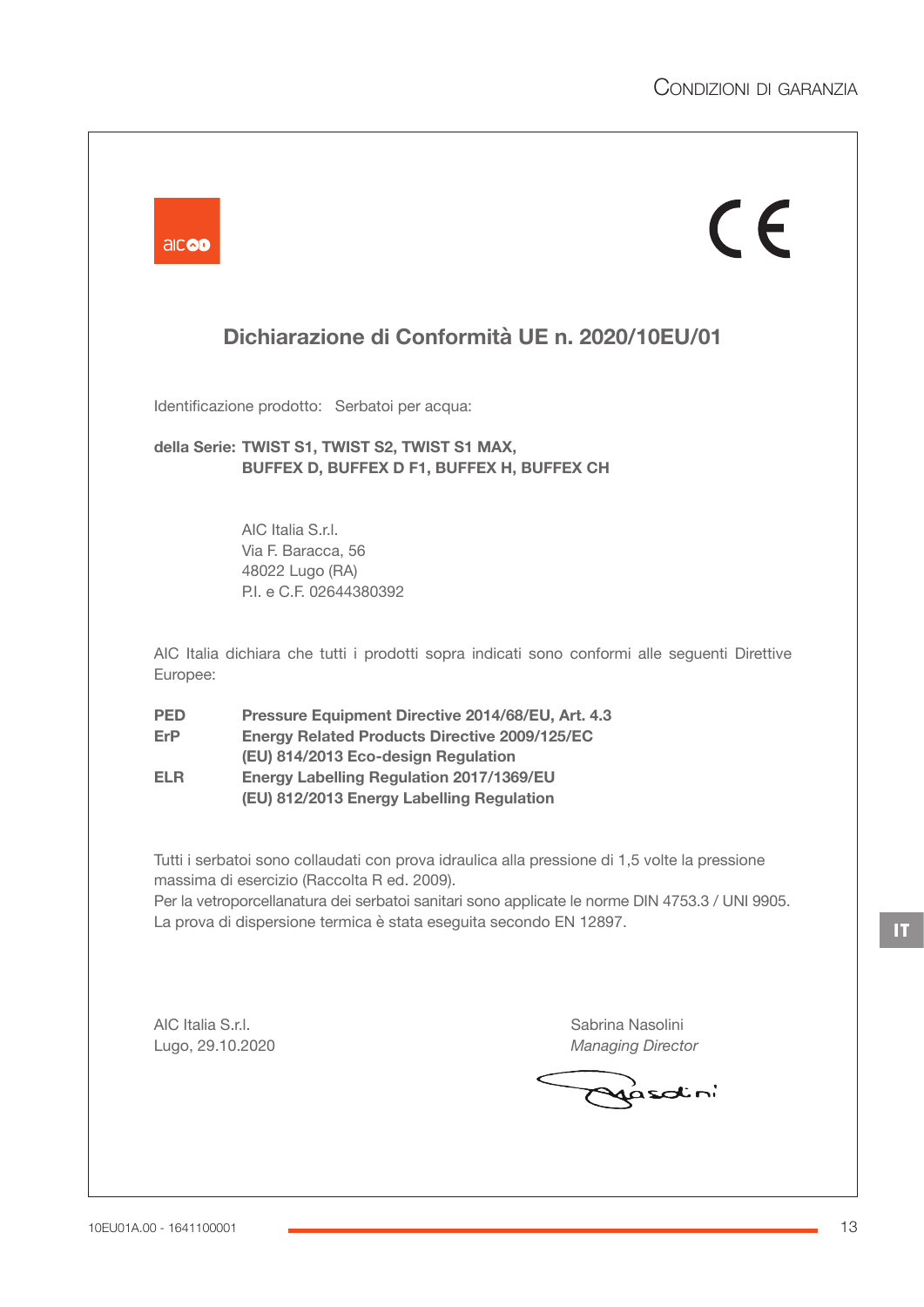Los tanques se producen de acuerdo con las directivas básicas de la CEE 2014/68/UE (P.E.D.) para los equipos a presión, según el artículo 4.3.

# Descripción del Producto

- » Acumulador de inercia para agua de primario de calefacción/refrigeración.
- » Cuerpo en acero al carbono.
- » Elevada resistencia a altas temperaturas: hasta 95 °C.
- » Ideal para instalaciones con bomba de calor y sistemas híbridos.
- » Aislamiento con barrera de vapor en poliuretano rígido inyectado para los modelos Buffex CH de 300 a 500, con manta de armaflex de espesor 20 mm con aislamiento suplementario en poliéster ecológico de 80 mm de espesor para los modelos Buffex CH de 800 a 2000.
- » Hay disponible diversas conexiones suplementarias para satisfacer todas las necesidades de instalación.
- » Equipado con 3 conexiones para vainas porta sonda de temperatura Ø 1/2".
- » Conexión suplementaria Ø 1" ½ (modelos de 300 a 500) o Ø 2" (modelos de 800 a 2000) para la instalación de una resistencia eléctrica (opcional).
- » 7 modelos de 277 a 2.013 litros de capacidad.

## Parámetros de Directiva 2009/125/CE - Reg. UE 2017-1369-EN 12897

|                                |     | <b>BCH</b><br>300 | <b>BCH</b><br>400 | <b>BCH</b><br>500 | <b>BCH</b><br>800 | <b>BCH</b><br>1000 | <b>BCH</b><br>1500 | <b>BCH</b><br>2000 |
|--------------------------------|-----|-------------------|-------------------|-------------------|-------------------|--------------------|--------------------|--------------------|
| Capacidad total                |     | 277               | 390               | 473               | 732               | 855                | 1.420              | 2.013              |
| Pérdidas de calor              | W   | 82                | 105               | 114               | 131               | 143                | 167                | 190                |
| Pérdidas de calor              | W/K | .82               | 2.33              | 2.53              | 2,91              | 3.18               | 3.71               | 4,22               |
| Clase de eficiencia energética |     |                   | C                 | C                 | С                 |                    |                    |                    |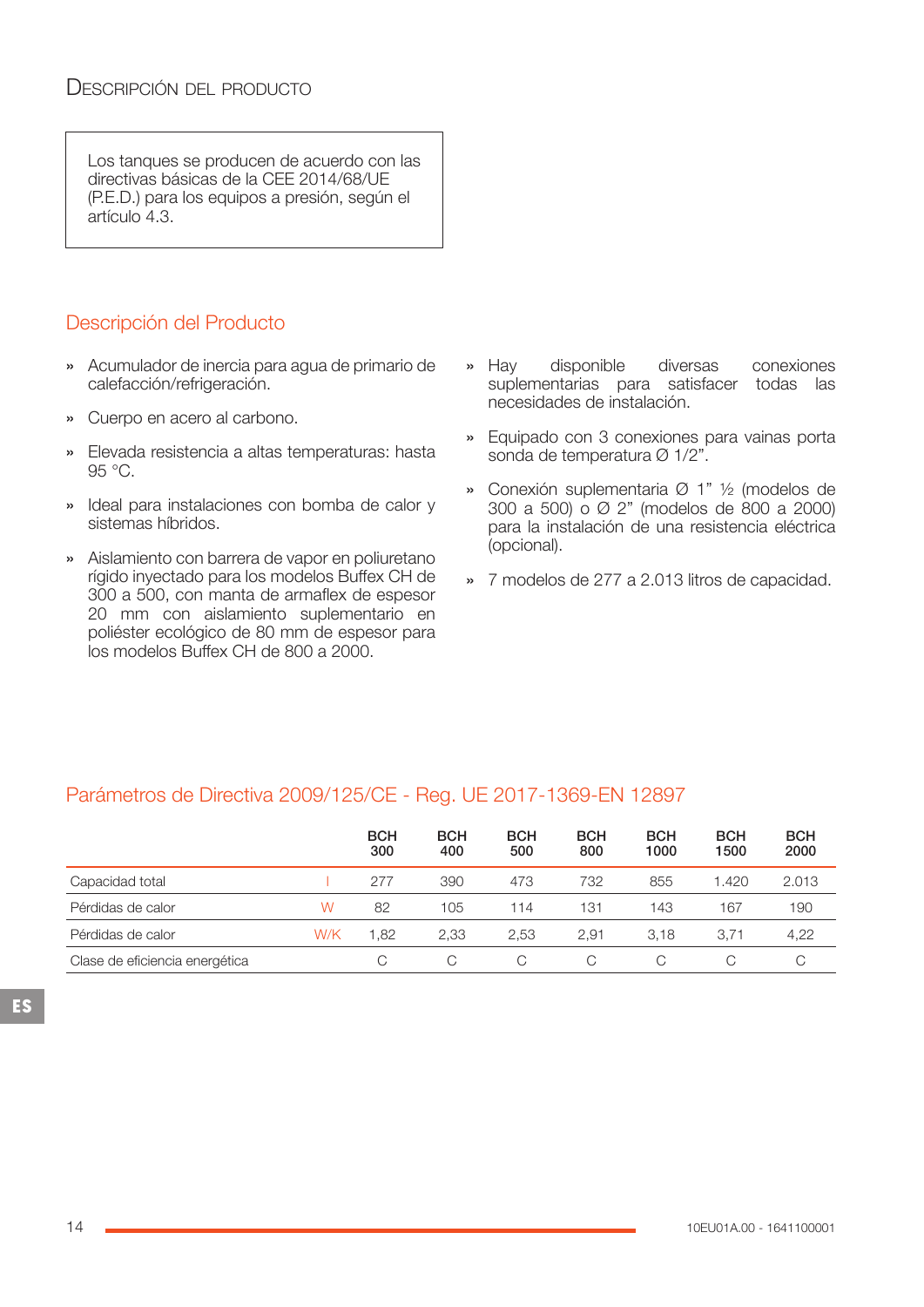

| Datos Técnicos                        |                    | <b>BCH</b><br>300  | <b>BCH</b><br>400    | <b>BCH</b><br>500    | <b>BCH</b><br>800  | <b>BCH</b><br>1000 | <b>BCH</b><br>1500 | <b>BCH</b><br>2000 |
|---------------------------------------|--------------------|--------------------|----------------------|----------------------|--------------------|--------------------|--------------------|--------------------|
| Temperatura max de trabajo            | $\rm ^{\circ}C$    | 95                 | 95                   | 95                   | 95                 | 95                 | 95                 | 95                 |
| Presión max de trabajo en calefacción | bar                | 6                  | 6                    | 6                    | 6                  | 6                  | 6                  | 6                  |
| Clase de eficiencia energética        |                    | C                  | C                    | C                    | С                  | C                  | $\mathcal{C}$      | С                  |
| Tipo de conexión                      |                    |                    |                      |                      |                    |                    |                    |                    |
| Purga                                 | $\left( 1 \right)$ | $1"$ $\frac{1}{4}$ | $1"$ 1/4             | $1"$ ¼               | $1"$ $\frac{1}{4}$ | $1"$ ¼             | $1"$ 1/4           | $1"$ 1/4           |
| Entrada de la Caldera                 | $\left( 2\right)$  | 2"                 | $2"$ 1/ <sub>2</sub> | $2"$ 1/ <sub>2</sub> | 3"                 | 3"                 | 4"                 | 4"                 |
| Entrada de Calefacción                | $\left(3\right)$   | 2"                 | $2"$ 1/ <sub>2</sub> | $2"$ 1/ <sub>2</sub> | 3"                 | 3"                 | 4"                 | $4"$               |
| Salida de la Caldera/Calefacción      | $\left( 4 \right)$ | 2"                 | $2"$ 1/ <sub>2</sub> | $2"$ 1/ <sub>2</sub> | 3"                 | 3"                 | 4"                 | 4"                 |
| Resistencia eléctrica                 | (5)                | $1"$ $\frac{1}{2}$ | $1"$ $\frac{1}{2}$   | $1"$ $\frac{1}{2}$   | 2"                 | 2"                 | 2"                 | 2"                 |
| Termómetro                            | $\left[6\right]$   | 1/2"               | 1/2"                 | 1/2"                 | 1/2"               | 1/2"               | 1/2"               | 1/2"               |
| Sonda                                 | $\left(7\right)$   | 1/2"               | 1/2"                 | 1/2"                 | 1/2"               | 1/2"               | 1/2"               | 1/2"               |
| Vaciado                               | $\mathbf{8}$       | 3/4"               | 3/4"                 | 3/4"                 | $+$ "              | 1"                 | $+$ "              | 1"                 |

**ES**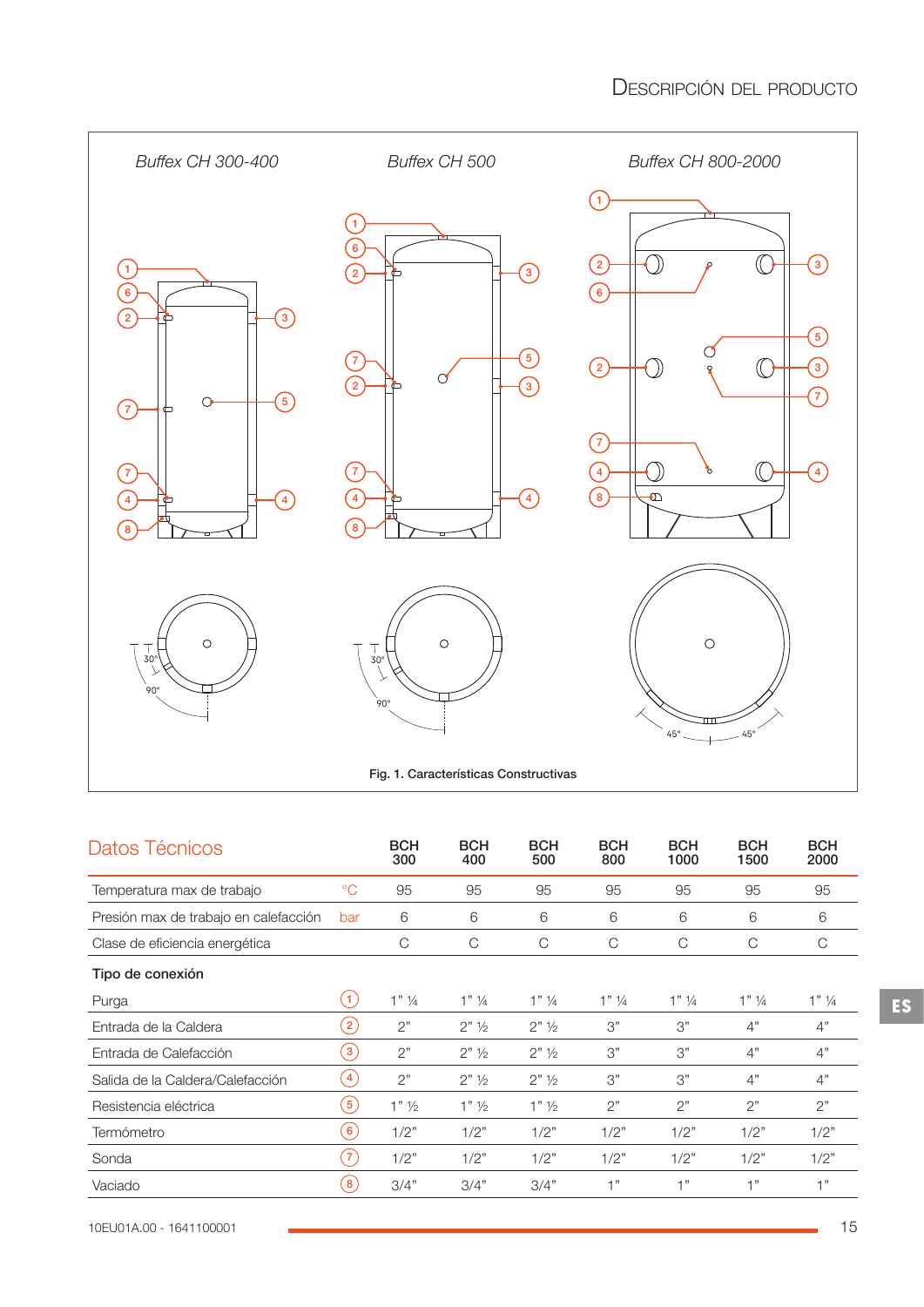# ESPECIFICACIONES TÉCNICAS

# **Dimensiones**

*Buffex CH 300-400-500*





. . . . . . . . . . . . . . . . . . . . . . . . . . . . <u>. . .</u>  $\overline{\mathbb{O}}$  $\bigodot$ G || |U |U || O |||U |U||Y F E D  $\circledcirc$  $\bigcirc$  $\circ$  $\overline{\Theta}$  $\epsilon$  $\begin{array}{c}\n\top \\
B\n\end{array}$ 





*Buffex CH 800-1000-1500-2000*

| <b>Dimensiones</b>                           |    | <b>BCH</b><br>300 | <b>BCH</b><br>400 | <b>BCH</b><br>500 | <b>BCH</b><br>800 | <b>BCH</b><br>1000 | <b>BCH</b><br>1500 | <b>BCH</b><br>2000 |
|----------------------------------------------|----|-------------------|-------------------|-------------------|-------------------|--------------------|--------------------|--------------------|
| А                                            | mm | 500               | 600               | 600               | 790               | 790                | 1.000              | 1.100              |
| B                                            | mm | 120               | 135               | 135               | 220               | 220                | 250                | 250                |
| C                                            | mm | 235               | 240               | 240               | 355               | 355                | 415                | 415                |
| D                                            | mm | 785               | 775               | 925               | 905               | 1.030              | 1.080              | 1.230              |
| Ε                                            | mm | 830               | 820               | 970               | 990               | 1.130              | 1.180              | 1.330              |
| F                                            | mm | 1.340             | 1.310             | 1.610             | 1.455             | 1.705              | 1.745              | 2.045              |
| G                                            | mm | 1.560             | 1.555             | 1.855             | 1.725             | 1.975              | 2.090              | 2.405              |
| Y - Altura total con aislamiento             | mm | 1.560             | 1.775             | 1.800             | 1.795             | 2.045              | 2.160              | 2.475              |
| Altura máxima en elevación                   | mm | 1.700             | 1.750             | 2.000             | 1.840             | 2.200              | 2.110              | 2.530              |
| X - Diámetro acumulador con aislamiento Ø mm |    | 600               | 700               | 700               | 990               | 990                | 1.200              | 1.300              |
| Peso en vacío                                | kg | 55                | 95                | 100               | 170               | 190                | 240                | 330                |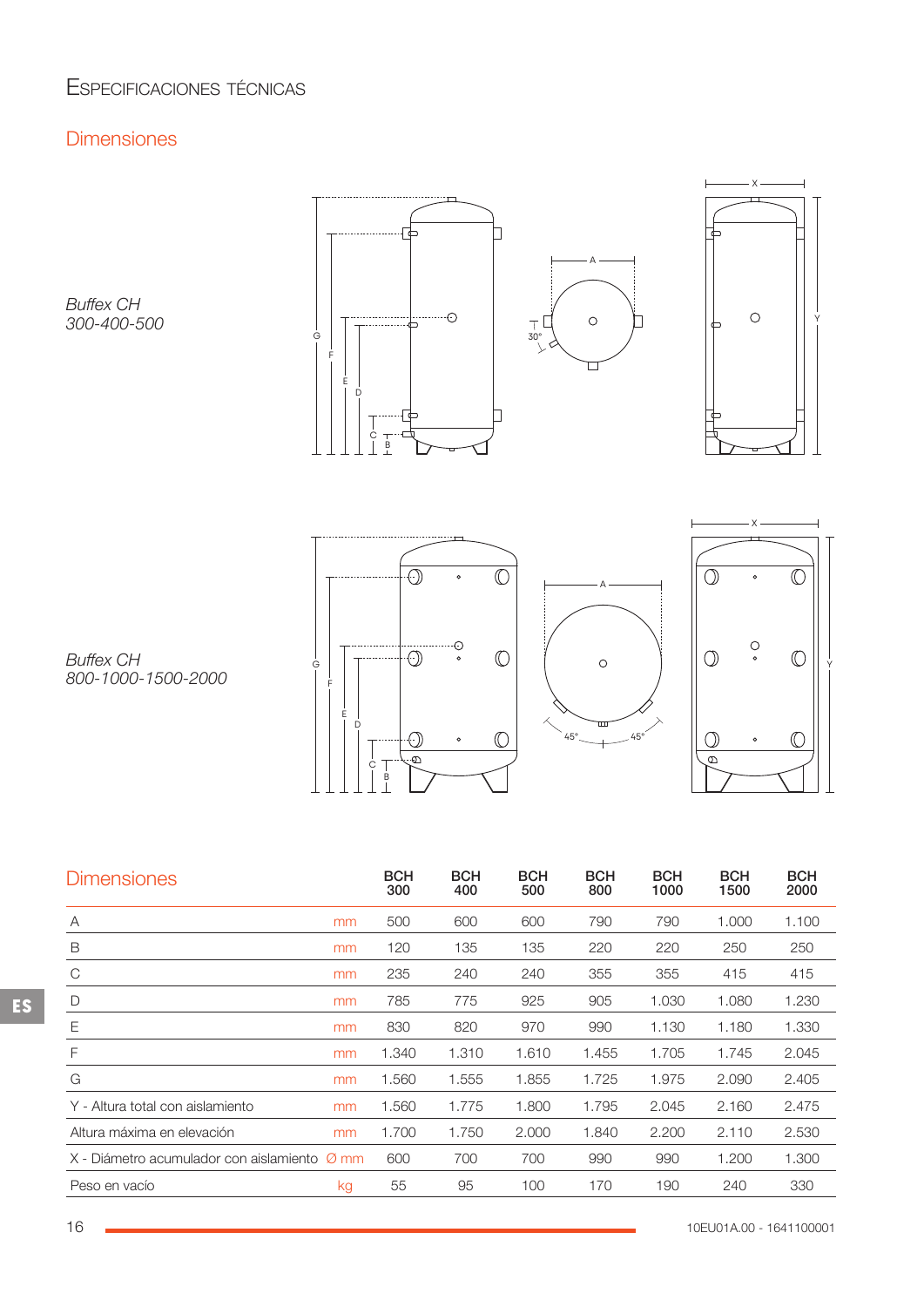## Instrucciones de instalación

A tener en cuenta para una correcta instalación del producto.

- La instalación debe ser realizada por un instalador cualificado.
- Instalar, cuando sea necesario, un reductor de presión para el agua de entrada.
- Instalar una válvula de seguridad tarada según lo indicado en la etiqueta con los datos técnicos adheridos al propio acumulador.
- Instalar un vaso de expansión *(ver Tabla de dimensionado del vaso de expansión)* adecuado al volumen del acumulador *(es aconsejable recurrir a un cálculo realizado por un técnico especializado)*.

|                          |                  |                | <b>BCH</b><br>300 | <b>BCH</b><br>400 | <b>BCH</b><br>500 | <b>BCH</b><br>800 | <b>BCH</b><br>1000 | <b>BCH</b><br>1500 | <b>BCH</b><br>2000 |
|--------------------------|------------------|----------------|-------------------|-------------------|-------------------|-------------------|--------------------|--------------------|--------------------|
| Capacidad del acumulador |                  |                | 277               | 390               | 473               | 732               | 855                | 1.420              | 2.013              |
|                          | Temp. de trabajo | 40 $\degree$ C | 2,3               | 3,9               | 6,3               | 7,8               | 9,8                | 11,7               | 15,6               |
|                          | Temp. de trabajo | 50 °C          | 3,6               | 6,1               | 9,6               | 12,1              | 15,1               | 18,2               | 24,2               |
| Volumen del vaso         | Temp. de trabajo | 60 °C          | 5,4               | 8,6               | 13,6              | 17,1              | 21,4               | 25,7               | 34,2               |
|                          | Temp. de trabajo | 70 °C          | 6,8               | 11,4              | 18,2              | 22,7              | 28,4               | 34,1               | 45,4               |
|                          | Temp. de trabajo | 80 °C          | 8,7               | 14,5              | 23,2              | 29                | 36,2               | 43,5               | 58                 |
|                          | Temp. de trabajo | 90 $\degree$ C | 10,8              | 18                | 28,8              | 36                | 45                 | 54                 | 72                 |

## Dimensionado del vaso de expansión

## **ATENCIÓN**

El volumen del vaso de expansión se calcula solo según la capacidad del tanque. Considere también el volumen de agua incluido en la tubería.

## Condiciones de garantía

## 1. OBJETO

- 1.1. La garantía cubre cualquier defecto de fabricación de los componentes suministrados por AIC Cale‐ facción Ibérica y se efectúa a través del servicio de asistencia técnica o instalador autorizado, a fin de dar al usuario la máxima satisfacción en la compra efectuada.
- 1.2. En caso de defecto, el usuario tendrá derecho a la reparación o sustitución gratuita del equipo en cuestión, aunque la sustitución del equipo necesi‐ tará lo aprobación de AIC y se producirá cuando la reparación sea imposible o excesivamente onerosa. En todo caso el coste de la mano de obra están excluidos.

## 2. DURACIÓN DE LA GARANTÍA

- 2.1. La duración de la garantía será de 2 (DOS) AÑOS desde la puesta en servicio del aparato según esta‐ blecido en el párrafo 2 (Duración de la garantía).
- 2.2. La sustitución o reparación de cualquier parte de‐ fectuosa o de todo el aparato ni renueva ni ex‐ tiende el plazo de garantía original.

## 3. LIMITACIONES A LA GARANTÍA

3.1. El usuario tiene derecho a la prestación de la ga‐ rantía únicamente si la garantía del aparato está en vigor según lo establecido en el párrafo 2 (Duración de la garantía).

**ES**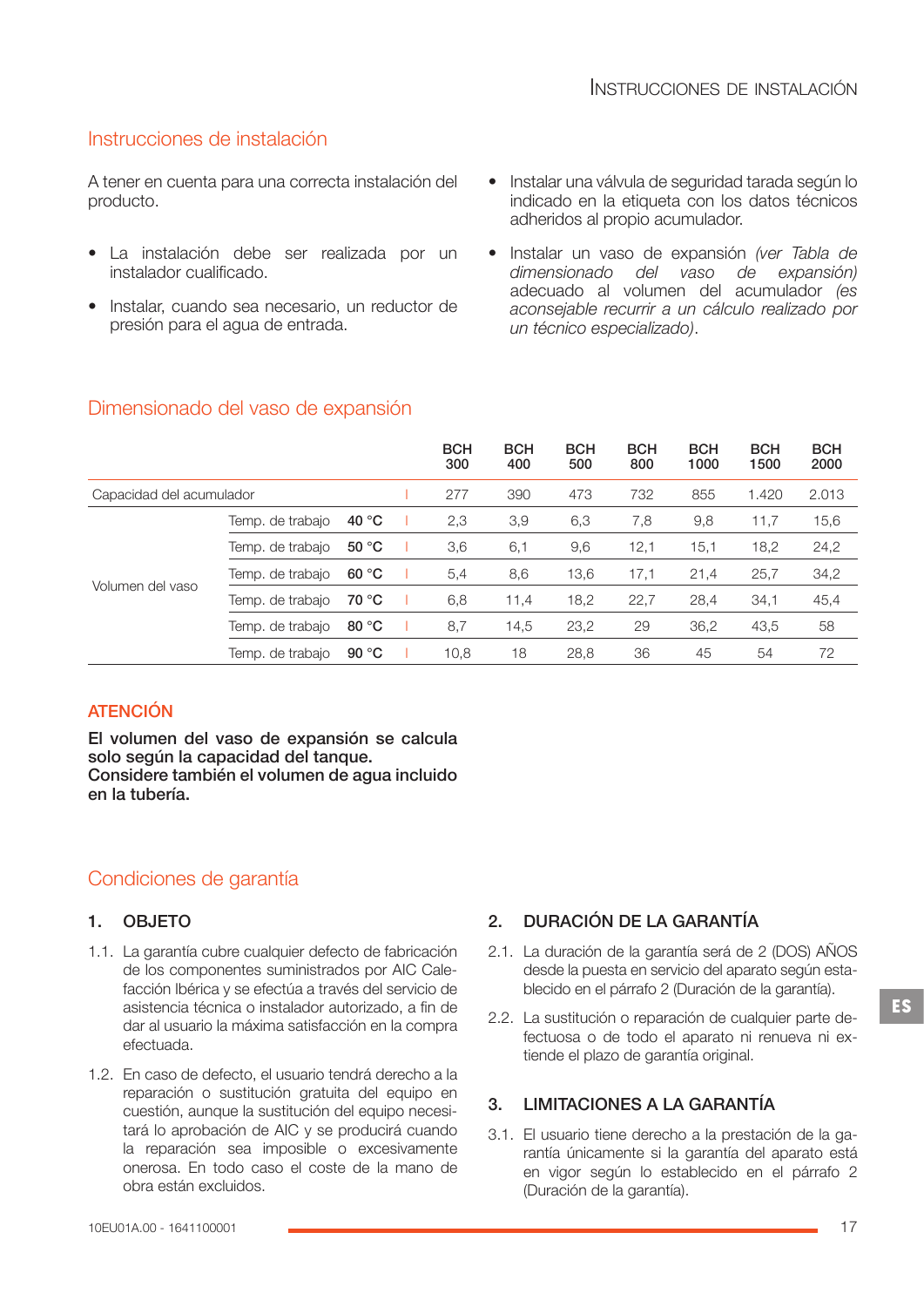# CONDICIONES DE GARANTÍA

- 3.2. Quedan excluidos de esta garantía:
	- a. Vicios no imputables a los materiales o la fa‐ bricación tales como:
		- daños en el transporte;
		- instalación no conforme a la ley o a los reg‐ lamentos en vigor;
		- falta de cumplimiento de lo establecido en los manuales de instalación de AIC o de las normas de instalación comúnmente acep‐ tadas;
		- daños causados de forma fortuita a causa de fuerza mayor, como incendio, robo, ac‐ cidentes, actos vandálicos, siniestros o negligencias no imputables a AIC.
	- b. Falta de mantenimiento o averías producidas por un mantenimiento inadecuado o realizado por personal no cualificado o autorizado para ello;
	- c. Anomalías o defectos provocados por el mal funcionamiento de la red eléctrica o hidráulica;
	- d. Averías debidas a la falta de mantenimiento periódico según establecen los reglamentos en vigor, mantenimiento defectuoso, negligencia o uso impropio;
	- e. Daños debidos al hielo, sobrecalentamiento o agentes atmosféricos (granizo, trombas de agua, rayo, terremotos, inundaciones, huraca‐ nes);
	- f. Corrosión, incrustaciones o roturas debidas a corrientes parásitas, tratamientos desincrus‐ tantes no adecuados, falta de agua, depósitos de fangos, dureza del agua de entre 10 ºF y 25 ºF o cualquier otra causa debida a las caracte‐ rísticas del agua del circuito de calefacción o de agua caliente sanitaria no conformes a las indicaciones establecidas en el manual de ins‐ talación de aparato o en las normas en vigor;
	- g. Corrosión debida a la concentración en el agua caliente sanitaria de cloro en concentraciones superiores a 125 mg/l para los acumuladores de acero inoxidable y corrosiones debidas a un pH entre los valores de 6,5 y 8,5 o un índice de Langelier del agua que no se encuentre entre los valores de  $0y + 0.4$ .
	- h. Daños provocados por la instalación del apa‐ rato en locales húmedos, con mucho polvo o con. presencia de agentes ambientales agresi‐ vos (p.ej. cloro, lacas o barnices) o en todo caso no idóneos para la conservación a largo plazo del aparato;
	- i. Daños debidos a un mal funcionamiento de los

aparatos de control o de seguridad externos al aparato;

- j. Desgaste por uso normal;
- k. Uso de recambios, accesorios o componentes no originales o autorizados por escrito por AIC;
- l. Posibles daños producidos por el intento del usuario de reparar el fallo inicial por sus pro‐ pios medios o por la utilización del aparato una vez que se haya manifestado el defecto;
- m. Daños debidos a la instalación del aparato a la intemperie, cuando el producto no haya sido diseñado para este tipo de instalación;
- n. La garantía no tendrá validez para los produc‐ tos que hayan sido comercializados a través de canales no convencionales como Internet.
- 3.3. En todo caso, la garantía no tendrá efecto si:
	- a. El pago del aparato no se haya producidos en los términos acordados en el contrato;
	- b. La instalación del acumulador no haya sido realizada por una empresa/instalador cuali‐ ficado o no se haya previsto válvula de seguri‐ dad y vaso de expansión adecuados.
- 3.4. No se realice el mantenimiento periódico de al menos una vez al año por parte de personal cuali‐ ficado, con especial atención a la temperatura especificada y la presión de trabajo y control y sustitución del ánodo de magnesio de forma periódica (mejor si se hace cada seis meses).

3.5 AIC Ibérica declina toda responsabilidad por los eventuales daños, directos o indirectos, provocados a personas, cosas o animales, a causa de la ausencia de mantenimiento o falta de seguimiento de todas las observaciones y prescripciones presentes en los manuales técnicos y de instalación y mantenimiento del producto.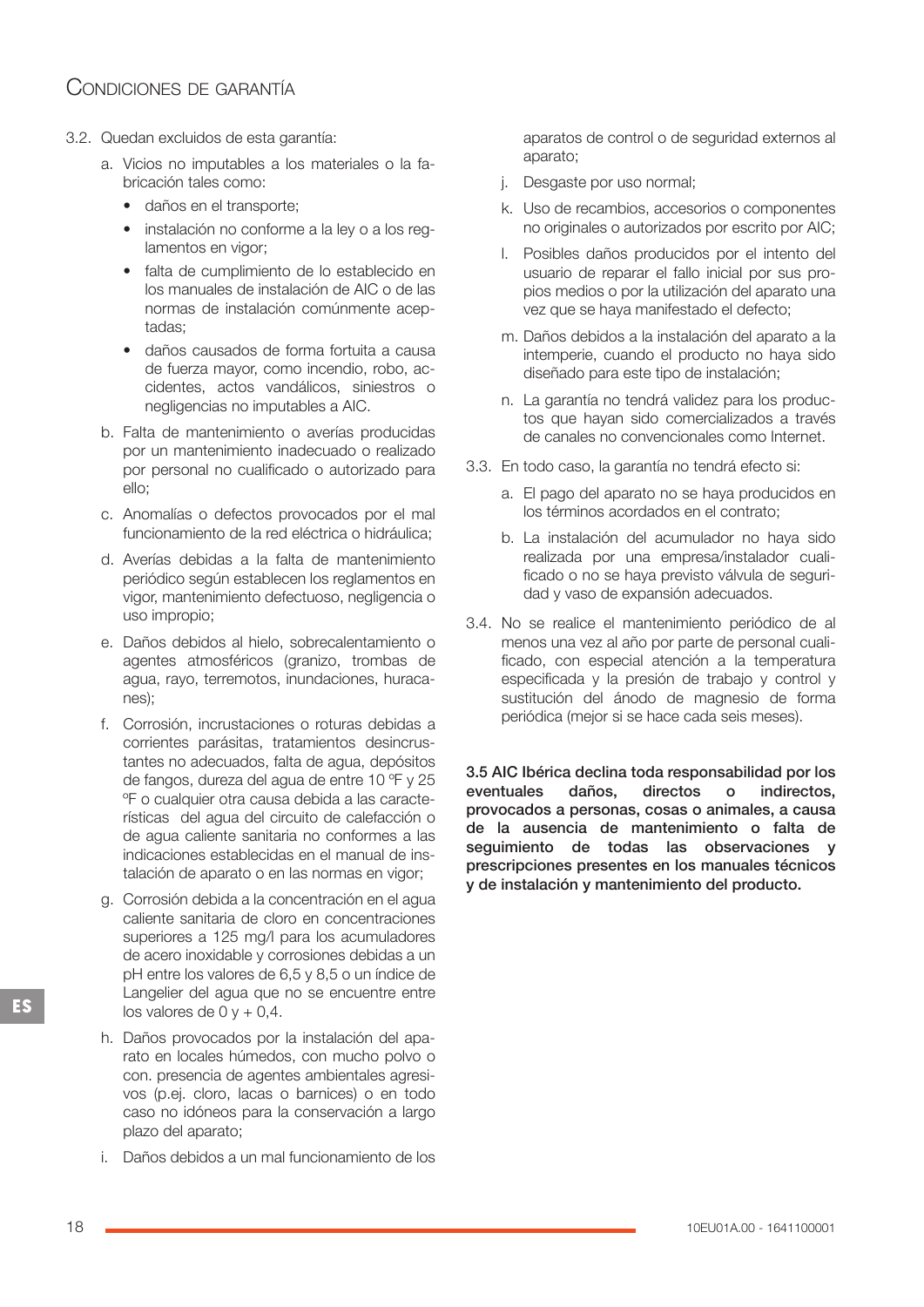|                                 | EU Declaration of Conformity No. 2020/10EU/01                                                                                                                                                                                                    |
|---------------------------------|--------------------------------------------------------------------------------------------------------------------------------------------------------------------------------------------------------------------------------------------------|
|                                 | Product identification: Water storage tanks of series:                                                                                                                                                                                           |
| Type:                           | TWIST S1, TWIST S2, TWIST S1 MAX,<br>BUFFEX D, BUFFEX D F1, BUFFEX H, BUFFEX CH                                                                                                                                                                  |
|                                 | AIC Calefacción Ibérica S.L.<br>Pol. Ind. A Granxa<br>Rúa D, Parcela 118<br>36475 O Porriño<br>Pontevedra                                                                                                                                        |
|                                 | AIC Calefacción Ibérica declares that all above products comply with the following<br>European Directives:                                                                                                                                       |
| <b>PED</b><br>ErP<br><b>ELR</b> | Pressure Equipment Directive 2014/68/EU, Art. 4.3<br><b>Energy Related Products Directive 2009/125/EC</b><br>(EU) 814/2013 Eco-design Regulation<br><b>Energy Labelling Regulation 2017/1369/EU</b><br>(EU) 812/2013 Energy Labelling Regulation |
|                                 | All the tanks are tested at pressure of 1.5 times the maximum operating pressure.<br>For enamelling process of the sanitary tanks, it is applied the norms DIN 4753.3 / UNI 9905.                                                                |
|                                 | The standing heat loss test has been carried out in compliance with EN 12897.                                                                                                                                                                    |

 $\blacksquare$ 

**ES**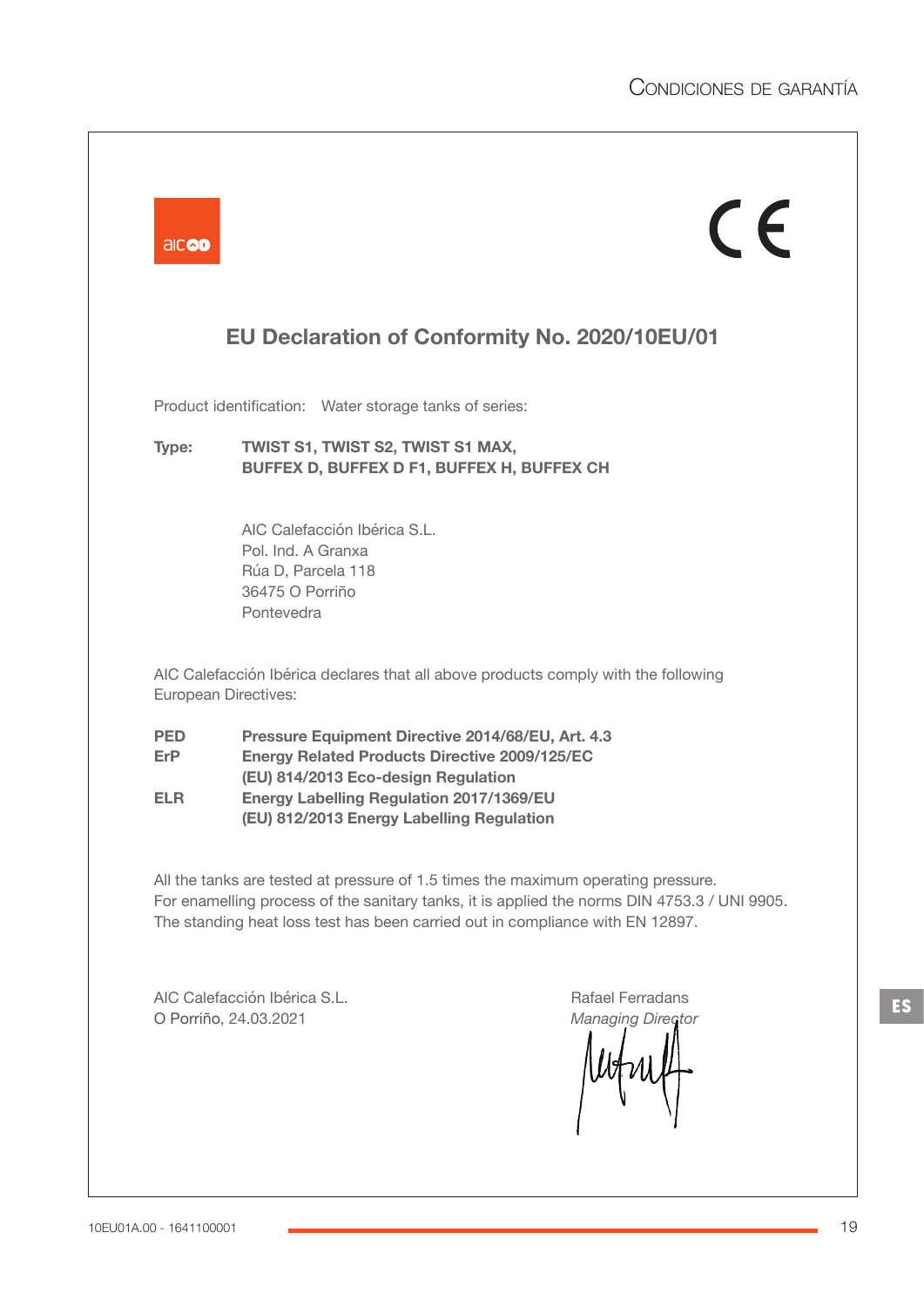Os tanques são produzidos de acordo com as diretivas básicas da CEE 2014/68/UE (P.E.D.) para equipamentos de pressão, de acordo com artigo 4.3.

# Descrição do produto

- » Acumulador de inércia para água de primário de aquecimento/refrigeração.
- » Corpo em aço carbono.
- » Elevada resistência a altas temperaturas: até 95 °C.
- » Ideal para instalações com bomba de calor e sistemas híbridos.
- » Isolamento com barreira de vapor de poliuretano injetado rígido para modelos Buffex CH de 300 a 500, com manta armaflex espessa 20 mm com isolamento suplementar em Poliéster ecológico de 80 mm de espessura para modelos Buffex CH de 800 a 2000.
- » Disponibilidade de várias conexões suplementares para satisfazer todas as necessidades de instalação.
- » Equipado com 3 conexões para bainhas porta sonda de temperatura Ø 1/2".
- » Conexão suplementar Ø 1" ½ (modelos de 300 a 500) ou Ø 2" (modelos de 800 a 2000) para a instalação de uma resistência elétrica (opcional).
- » 7 modelos de 277 a 2.013 litros de capacidade.

## Parâmetros de Directiva 2009/125/CE - Reg. UE 2017-1369-EN 12897

|                                 |     | <b>BCH</b><br>300 | <b>BCH</b><br>400 | <b>BCH</b><br>500 | <b>BCH</b><br>800 | <b>BCH</b><br>1000 | <b>BCH</b><br>1500 | <b>BCH</b><br>2000 |
|---------------------------------|-----|-------------------|-------------------|-------------------|-------------------|--------------------|--------------------|--------------------|
| Capacidade total                |     | 277               | 390               | 473               | 732               | 855                | 1.420              | 2.013              |
| Perdas de calor                 | W   | 82                | 105               | 114               | 131               | 143                | 167                | 190                |
| Perdas de calor                 | W/K | 1.82              | 2.33              | 2.53              | 2.91              | 3.18               | 3.71               | 4,22               |
| Classe de eficiência energética |     |                   |                   | C                 | C.                |                    |                    |                    |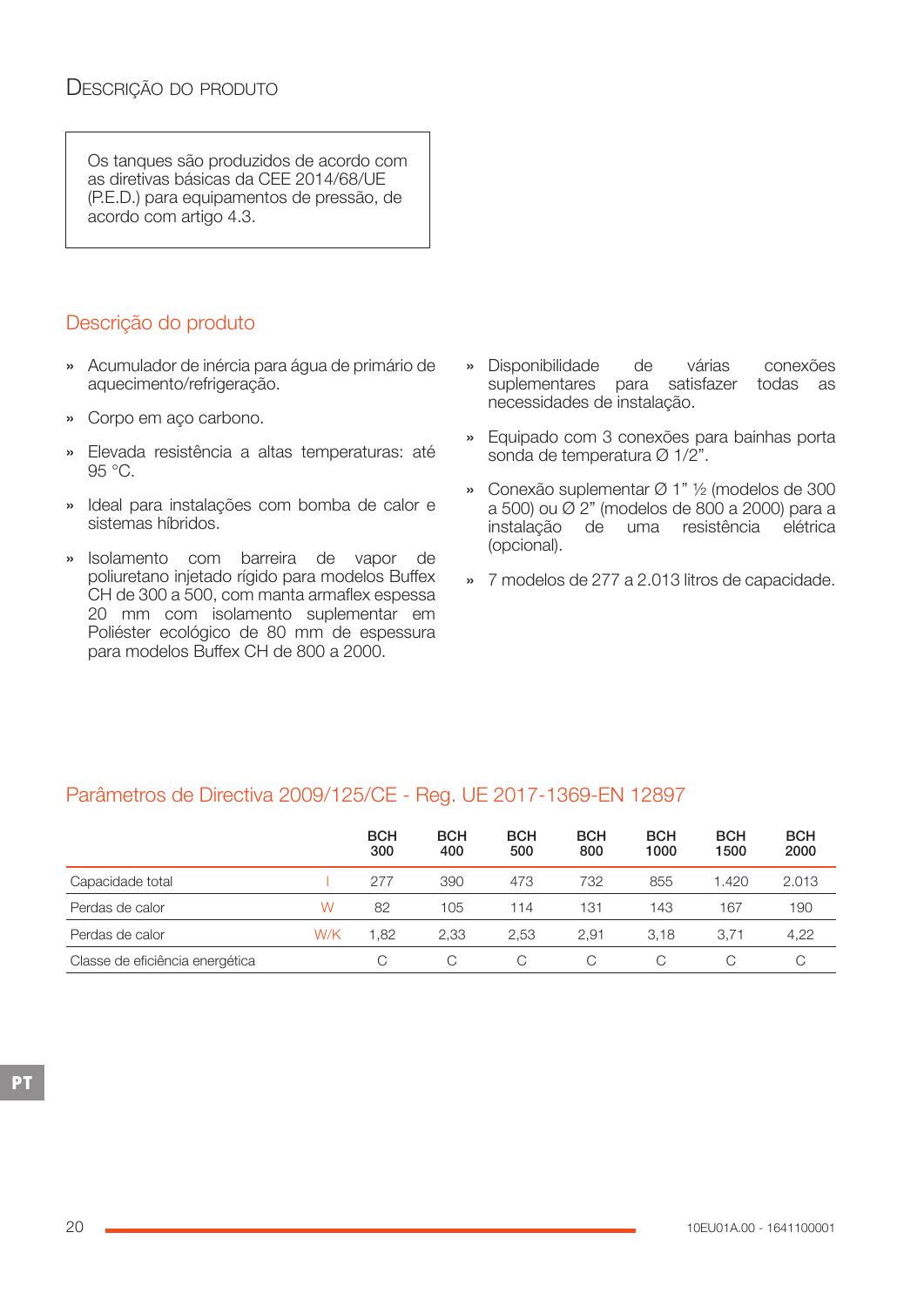

| Dados Técnicos                  |                | <b>BCH</b><br>300  | <b>BCH</b><br>400    | <b>BCH</b><br>500    | <b>BCH</b><br>800 | <b>BCH</b><br>1000 | <b>BCH</b><br>1500 | <b>BCH</b><br>2000 |
|---------------------------------|----------------|--------------------|----------------------|----------------------|-------------------|--------------------|--------------------|--------------------|
| Temperatura máxima de trabalho  | $^{\circ}C$    | 95                 | 95                   | 95                   | 95                | 95                 | 95                 | 95                 |
| Pressão máxima de trabalho      | bar            | 6                  | 6                    | 6                    | 6                 | 6                  | 6                  | 6                  |
| Classe de eficiência energética |                | C                  | C                    | C                    | C                 | C                  | C                  | C                  |
| Tipo de conexão                 |                |                    |                      |                      |                   |                    |                    |                    |
| Purga                           | (1)            | $1"$ $\frac{1}{4}$ | $1"$ 1/4             | $1"$ 1/4             | $1"$ 1/4          | $1"$ 1/4           | $1"$ $\frac{1}{4}$ | $1"$ ¼             |
| Entrada da Caldeira             | $\boxed{2}$    | 2"                 | $2"$ 1/ <sub>2</sub> | $2"$ 1/ <sub>2</sub> | 3"                | 3"                 | 4"                 | 4"                 |
| Entrada de Aquecimento          | $\sqrt{3}$     | 2"                 | $2"$ 1/ <sub>2</sub> | $2"$ 1/ <sub>2</sub> | 3"                | 3"                 | 4"                 | 4"                 |
| Saída da Caldeira/Aquecimento   | $\overline{4}$ | 2"                 | $2"$ 1/ <sub>2</sub> | $2"$ 1/ <sub>2</sub> | 3"                | 3"                 | 4"                 | 4"                 |
| Resistência elétrica            | $\boxed{5}$    | $1"$ $\frac{1}{2}$ | $1"$ $\frac{1}{2}$   | $1"$ $\frac{1}{2}$   | 2"                | 2"                 | 2"                 | 2"                 |
| Termômetro                      | $6^{\circ}$    | 1/2"               | 1/2"                 | 1/2"                 | 1/2"              | 1/2"               | 1/2"               | 1/2"               |
| Sonda                           | $7^{\circ}$    | 1/2"               | 1/2"                 | 1/2"                 | 1/2"              | 1/2"               | 1/2"               | 1/2"               |
| Esvaziado                       | $\sqrt{8}$     | 3/4"               | 3/4"                 | 3/4"                 | 1"                | 1"                 | 1"                 | 1"                 |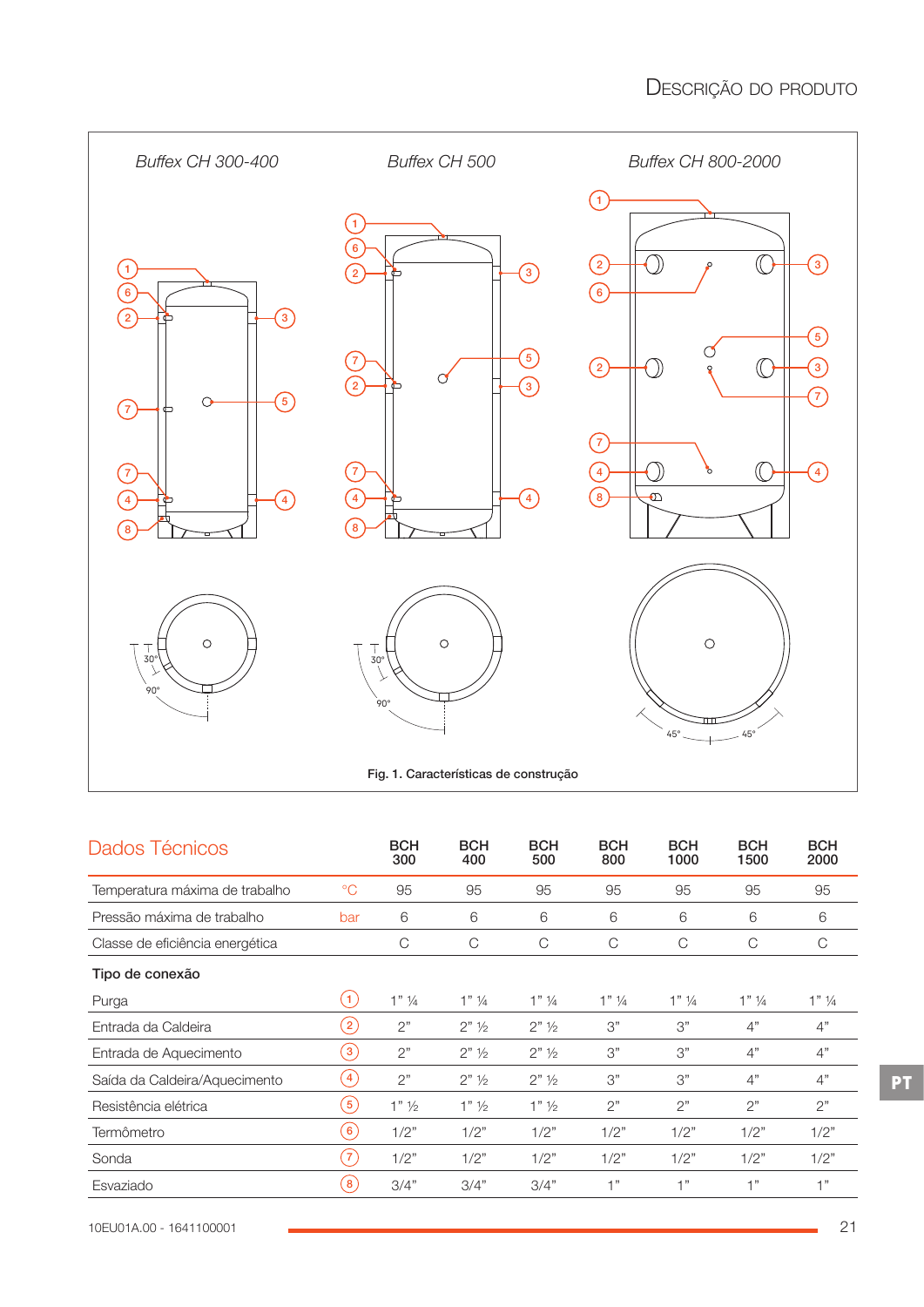# ESPECIFICAÇÕES TÉCNICAS

# Dimensões

*Buffex CH 300-400-500*



. . . . . . . . . <u>. . .</u>



 $\bigodot$ F E D  $\bigcirc$  $\circ$  $\overline{\Theta}$  $\epsilon$  $\begin{array}{c} \n\downarrow \\
B \\
\downarrow\n\end{array}$ 





*Buffex CH 800-1000-1500-2000*

| <b>Dimensões</b>                                             |    | <b>BCH</b><br>300 | <b>BCH</b><br>400 | <b>BCH</b><br>500 | <b>BCH</b><br>800 | <b>BCH</b><br>1000 | <b>BCH</b><br>1500 | <b>BCH</b><br>2000 |
|--------------------------------------------------------------|----|-------------------|-------------------|-------------------|-------------------|--------------------|--------------------|--------------------|
| A                                                            | mm | 500               | 600               | 600               | 790               | 790                | 1.000              | 1.100              |
| B                                                            | mm | 120               | 135               | 135               | 220               | 220                | 250                | 250                |
| C                                                            | mm | 235               | 240               | 240               | 355               | 355                | 415                | 415                |
| D                                                            | mm | 785               | 775               | 925               | 905               | 1.030              | 1.080              | 1.230              |
| Ε                                                            | mm | 830               | 820               | 970               | 990               | 1.130              | 1.180              | 1.330              |
| F                                                            | mm | 1.340             | 1.310             | 1.610             | 1.455             | 1.705              | 1.745              | 2.045              |
| G                                                            | mm | 1.560             | 1.555             | 1.855             | 1.725             | 1.975              | 2.090              | 2.405              |
| Y - Altura total com isolamento                              | mm | 1.560             | 1.775             | 1.800             | 1.795             | 2.045              | 2.160              | 2.475              |
| Altura máxima em elevação                                    | mm | 1.700             | 1.750             | 2.000             | 1.840             | 2.200              | 2.110              | 2.530              |
| $X$ - Diâmetro do acumulador com isolamento $\varnothing$ mm |    | 600               | 700               | 700               | 990               | 990                | 1.200              | 1.300              |
| Peso em vazio                                                | kg | 55                | 95                | 100               | 170               | 190                | 240                | 330                |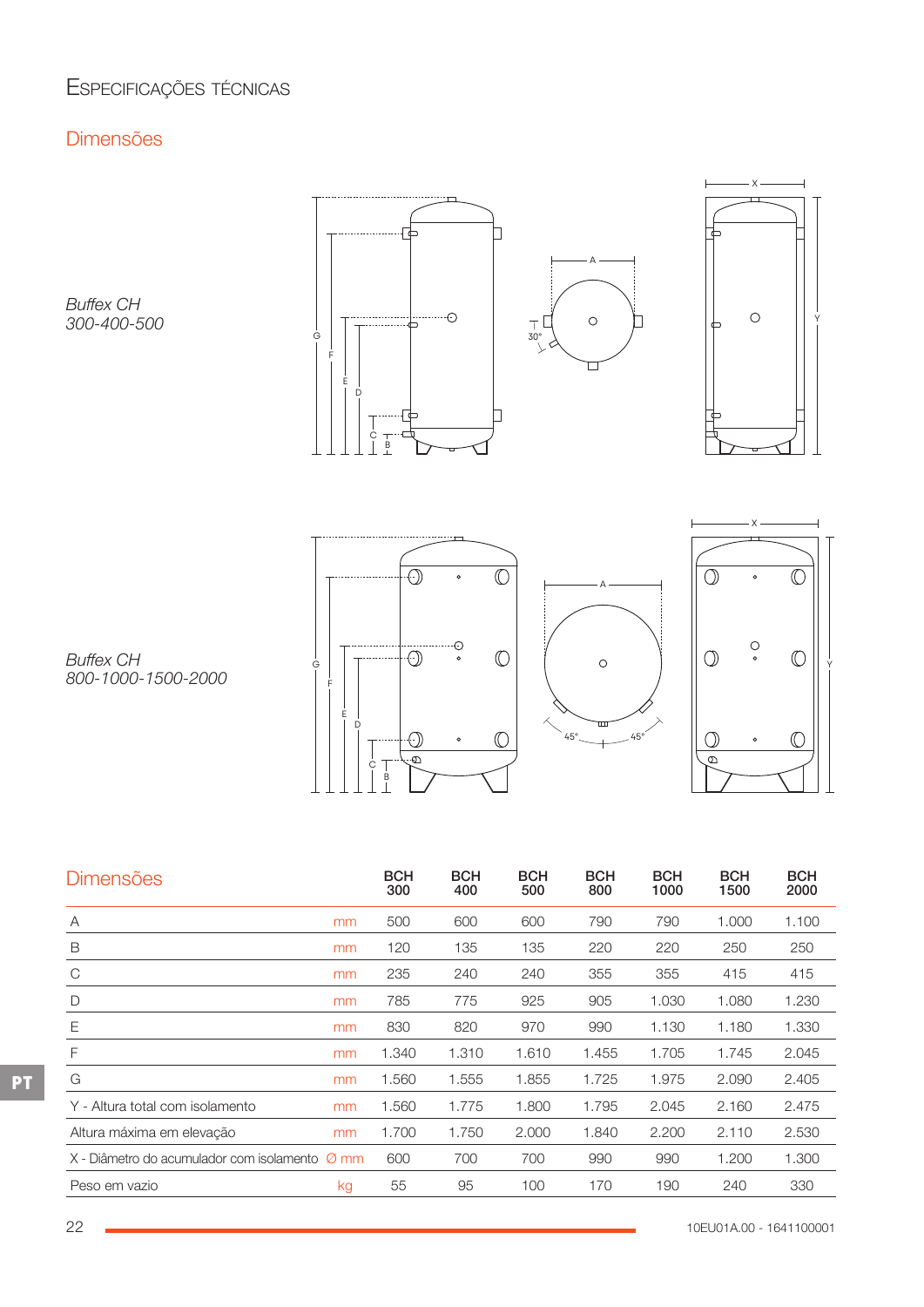## Instruções de instalação

Ter em consideração para uma correta instalação dos produtos.

- A instalação deve ser feita por um técnico qualificado.
- Instale, quando necessário, um redutor de pressão para entrada de água.
- Instale uma válvula de segurança de acordo com o indicado na etiqueta com dados técnicos anexado ao próprio acumulador.
- Instale um tanque de expansão *(ver Tabela de dimensionamento do tanque de expansão)* adequado para o volume do acumulador *(é aconselhável usar um cálculo feito por técnico especializado)*.

|                          |                              | <b>BCH</b><br>300 | <b>BCH</b><br>400 | <b>BCH</b><br>500 | <b>BCH</b><br>800 | <b>BCH</b><br>1000 | <b>BCH</b><br>1500 | <b>BCH</b><br>2000 |
|--------------------------|------------------------------|-------------------|-------------------|-------------------|-------------------|--------------------|--------------------|--------------------|
| Capacidade do acumulador |                              | 277               | 390               | 473               | 732               | 855                | 1.420              | 2.013              |
|                          | Temp. de trabalho $\,$ 40 °C | 2,3               | 3,9               | 6,3               | 7,8               | 9,8                | 11,7               | 15,6               |
|                          | Temp. de trabalho $50 °C$    | 3,6               | 6,1               | 9,6               | 12,1              | 15,1               | 18,2               | 24,2               |
|                          | Temp. de trabalho $60 °C$    | 5,4               | 8,6               | 13,6              | 17,1              | 21,4               | 25,7               | 34,2               |
| Volume do tanque         | Temp. de trabalho $70 °C$    | 6,8               | 11,4              | 18,2              | 22,7              | 28,4               | 34,1               | 45,4               |
|                          | Temp. de trabalho $80 °C$    | 8,7               | 14,5              | 23,2              | 29                | 36,2               | 43,5               | 58                 |
|                          | Temp. de trabalho $90 °C$    | 10,8              | 18                | 28,8              | 36                | 45                 | 54                 | 72                 |

## Dimensões do tanque de expansão

## **ATENÇÃO**

O volume do tanque de expansão é calculado apenas com base na capacidade do tanque, considere o volume de água incluído na tubagem.

## Condições de garantia

## 1. OBJETO

- 1.1. A garantia cobre qualquer defeito de fabrico nos componentes fornecidos pela AIC Calefacción Ibérica e é feita através do Serviço de Manuten‐ ção ou instalador autorizado, de forma a proporci‐ onar ao usuário a máxima satisfação na compra.
- 1.2. Em caso de defeito, o usuário terá direito a repa‐ ração ou substituição gratuita do equipamento em questão, embora a substituição do equipamento necessite da aprovação da AIC e ocorrerá quando a reparação for impossível ou excessivamente cara. Em qualquer caso, o custo do trabalho é ex‐ cluído.

## 2. DURAÇÃO DA GARANTIA

- 2.1. O prazo de garantia será de 2 (DOIS) ANOS a par‐ tir da data do aparelho conforme estabelecido no parágrafo 2 (Duração da garantia).
- 2.2. A substituição ou reparação de qualquer peça de‐ feituosa ou de todo o dispositivo não renova ou amplia o período de garantia original.

## 3. LIMITAÇÕES DE GARANTIA

3.1. O usuário tem direito à prestação da garantia ape‐ nas se a garantia do aparelho estiver em vigor de acordo com o disposto n. 2 (Duração da garantia)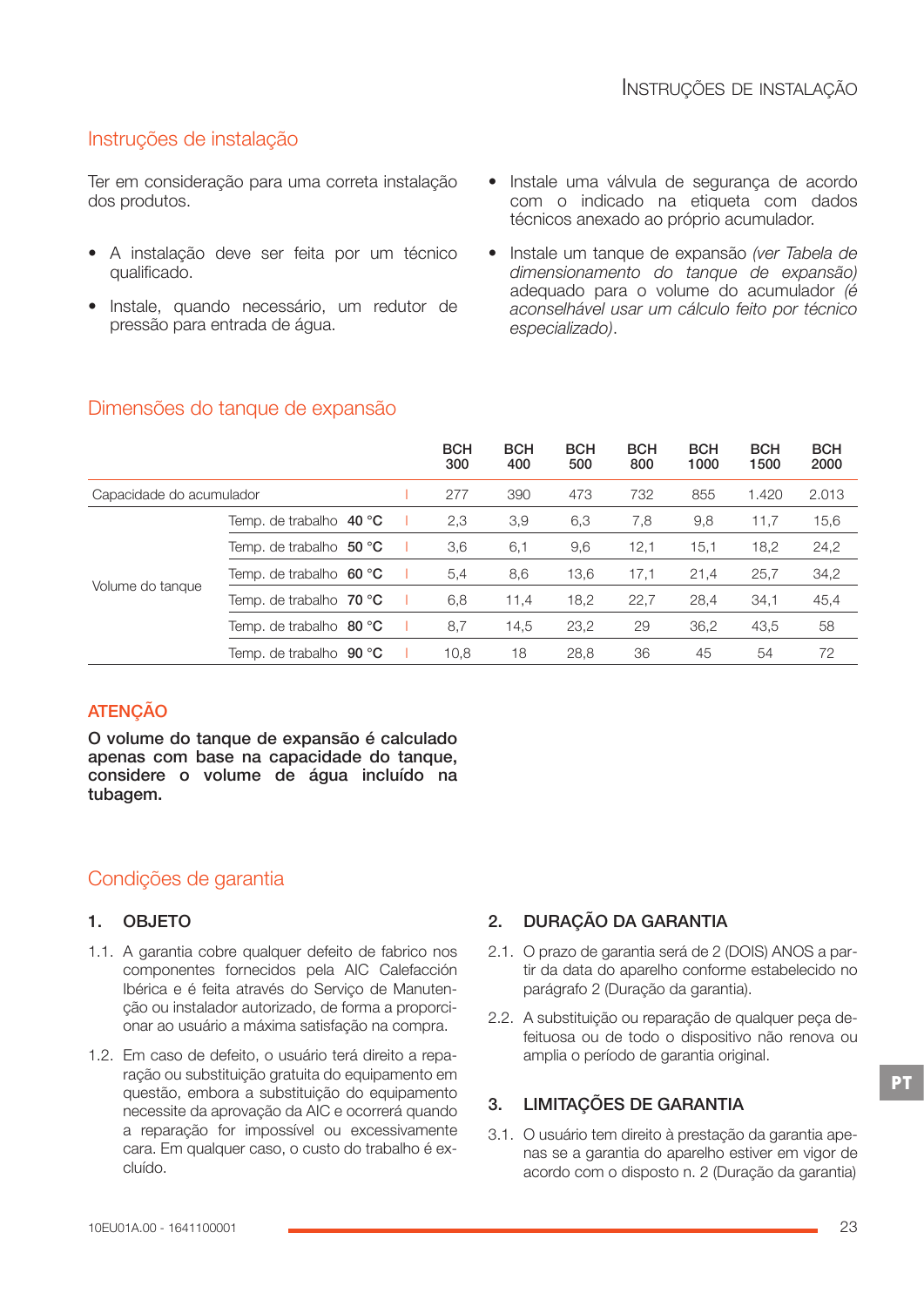# CONDIÇÕES DE GARANTIA

- 3.2. O seguinte está excluído desta garantia:
	- a. Defeitos não atribuíveis a materiais ou fabrica‐ ção, como:
		- danos no transporte:
		- instalação que não cumpra a lei ou regula‐ mentos em vigor;
		- falta de conformidade no estabelecido nos manuais de instalação da AIC ou com os padrões de instalação comumente aceites;
		- danos causados fortuitamente por motivos de força maior, como incêndio, roubo, aci‐ dentes, vandalismo, acidentes ou negligên‐ cia não imputáveis à AIC.
	- b. Falta de manutenção ou avarias causadas por manutenção inadequada ou realizada por pes‐ soal não qualificado ou não autorizado;
	- c. Anomalias ou defeitos causados pelo mau fun‐ cionamento da rede elétrica ou hidráulica;
	- d. Avarias devidas à falta de manutenção periódi‐ ca segundo o estabelecido nos regulamentos em vigor, manutenção defeituosa, negligência ou uso impróprio;
	- e. Danos devidos ao gelo, sobre-aquecimento ou agentes atmosféricos (granizo, trombas de água, raios, terremotos, inundações, fura‐ cões);
	- f. Corrosão, incrustações ou roturas devidas a correntes parasitas, tratamentos desincrustan‐ tes não adequados, falta de água, depósitos de fungos, dureza da água de entre 10 °F e 25 °F ou qualquer outra causa devida às caracte‐ rísticas da água do circuito de aquecimento ou de água quente sanitária não conforme com as indicações estabelecidas no manual de ins‐ talação do aparelho ou as normas em vigor;
	- g. Corrosão devida à concentração na água quente sanitária de cloro em concentrações superiores a 125 mg/l para os acumuladores de aço inoxidável e corrosões devidas a um pH entre os valores de 6,5 e 8,5 ou um índice de Langelier de água que não se encontre en‐ tre os valores de  $0 e + 0.4$ .
	- h. Danos provocados pela instalação do aparelho em locais húmidos, com muito pó ou com a presença de agentes ambientais agressivos (ex. cloro, lacas ou vernizes) ou em todos os casos não ideais para a conservação a longo prazo do aparelho;
	- i. Danos devidos ao mau funcionamento dos aparelhos de controlo ou de segurança exter‐ nos ao aparelho;
- j. Desgaste por uso normal;
- k. Uso de peças, acessórios ou componentes não originais ou não autorizados por escrito pela AIC;
- l. Possíveis danos causados pelo usuário ao ten‐ tar reparar a falha inicial pelos seus próprios meios ou pela utilização do aparelho uma vez detetado o defeito;
- m. Danos devidos à instalação do aparelho à in‐ tempérie, quando o mesmo não tenha sido desenhado para este tipo de instalação;
- n. A garantia não terá validade para os produtos que tenham sido comercializados através de canais não convencionais como a internet.
- 3.3. Em todo o caso, a garantia não terá efeito se:
	- a. O pagamento do aparelho não se tenha efetu‐ ado nos termos acordados no contrato;
	- b. A instalação do acumulador não tenha sido re‐ alizada por uma empresa/instalador qualifica‐ do ou não se tenha previsto a instalação da válvula de segurança e tanque de expansão adequados.
- 3.4. Não se realize a manutenção periódica de pelo menos uma vez por ano, por parte de pessoal qualificado, com especial atenção à temperatura especifica e à pressão de trabalho e controlo e substituição do ânodo de magnésio de forma pe‐ riódica (de preferência a cada 6 meses).

AIC Ibérica declina toda a responsabilidade por eventuais danos, diretos ou indiretos, provocados a pessoas, coisas ou animais, pela ausência de manutenção ou falta do cumprimento de todas as observações e indicações presentes nos manuais técnicos, de instalação e manutenção do produto.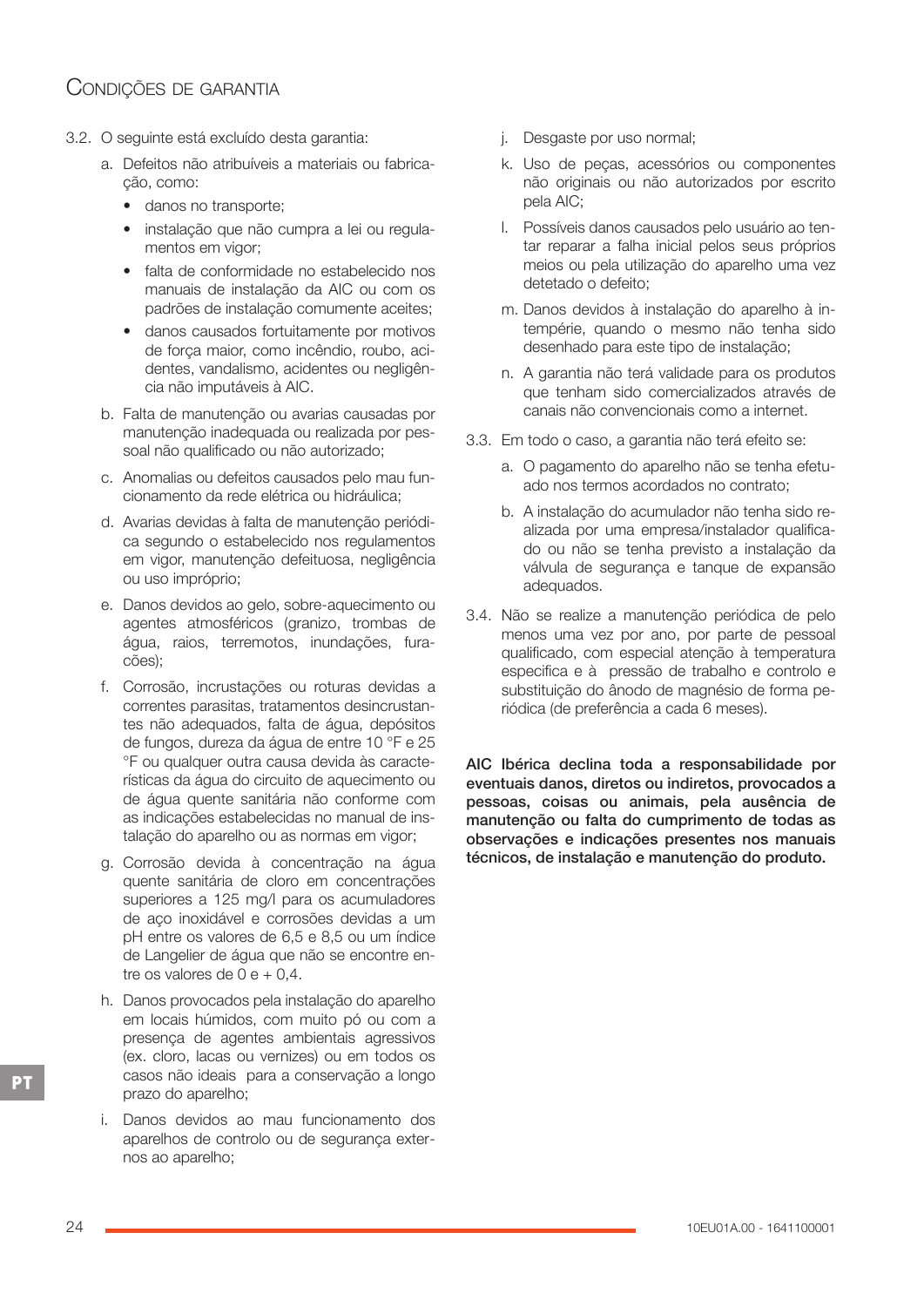| aicod                      |                                                                                                                                                                                                                                                  | $\epsilon$                                                                                                                                                                                                                                                         |
|----------------------------|--------------------------------------------------------------------------------------------------------------------------------------------------------------------------------------------------------------------------------------------------|--------------------------------------------------------------------------------------------------------------------------------------------------------------------------------------------------------------------------------------------------------------------|
|                            |                                                                                                                                                                                                                                                  | EU Declaration of Conformity No. 2020/10EU/01                                                                                                                                                                                                                      |
|                            | Product identification: Water storage tanks of series:                                                                                                                                                                                           |                                                                                                                                                                                                                                                                    |
| Type:                      | TWIST S1, TWIST S2, TWIST S1 MAX,<br>BUFFEX D, BUFFEX D F1, BUFFEX H, BUFFEX CH                                                                                                                                                                  |                                                                                                                                                                                                                                                                    |
|                            | AIC Calefacción Ibérica S.L.<br>Pol. Ind. A Granxa<br>Rúa D, Parcela 118<br>36475 O Porriño<br>Pontevedra                                                                                                                                        |                                                                                                                                                                                                                                                                    |
|                            | European Directives:                                                                                                                                                                                                                             | AIC Calefacción Ibérica declares that all above products comply with the following                                                                                                                                                                                 |
| <b>PED</b><br>ErP.<br>ELR. | Pressure Equipment Directive 2014/68/EU, Art. 4.3<br><b>Energy Related Products Directive 2009/125/EC</b><br>(EU) 814/2013 Eco-design Regulation<br><b>Energy Labelling Regulation 2017/1369/EU</b><br>(EU) 812/2013 Energy Labelling Regulation |                                                                                                                                                                                                                                                                    |
|                            |                                                                                                                                                                                                                                                  | All the tanks are tested at pressure of 1.5 times the maximum operating pressure.<br>For enamelling process of the sanitary tanks, it is applied the norms DIN 4753.3 / UNI 9905.<br>The standing heat loss test has been carried out in compliance with EN 12897. |
|                            | AIC Calefacción Ibérica S.L.<br>O Porriño, 24.03.2021                                                                                                                                                                                            | Rafael Ferradans<br><b>Managing Director</b>                                                                                                                                                                                                                       |

**PT**

 $\overline{\phantom{a}}$ 

u.